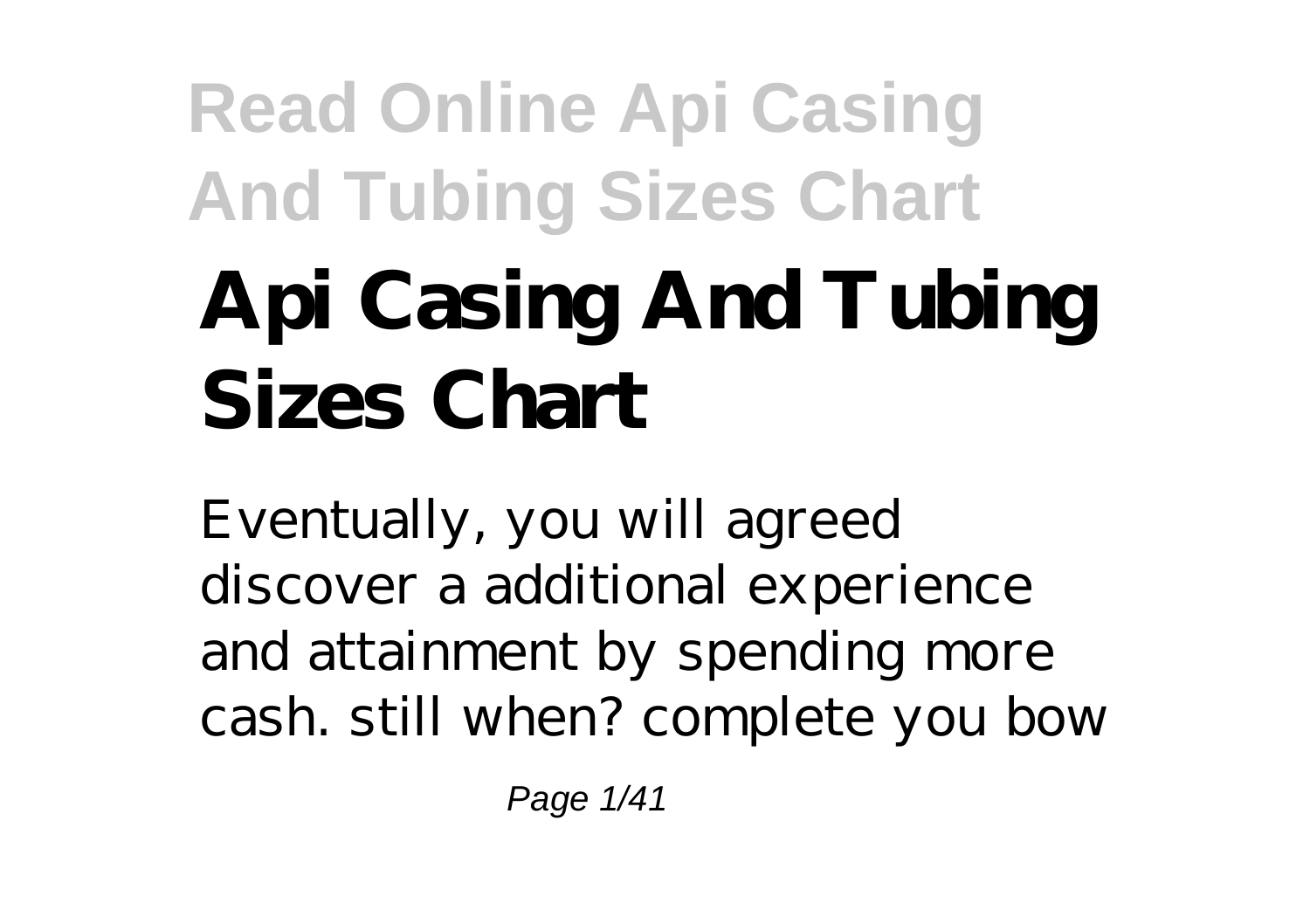to that you require to acquire those every needs gone having significantly cash? Why don't you try to get something basic in the beginning? That's something that will guide you to understand even more re the globe, experience, some places, afterward history, Page 2/41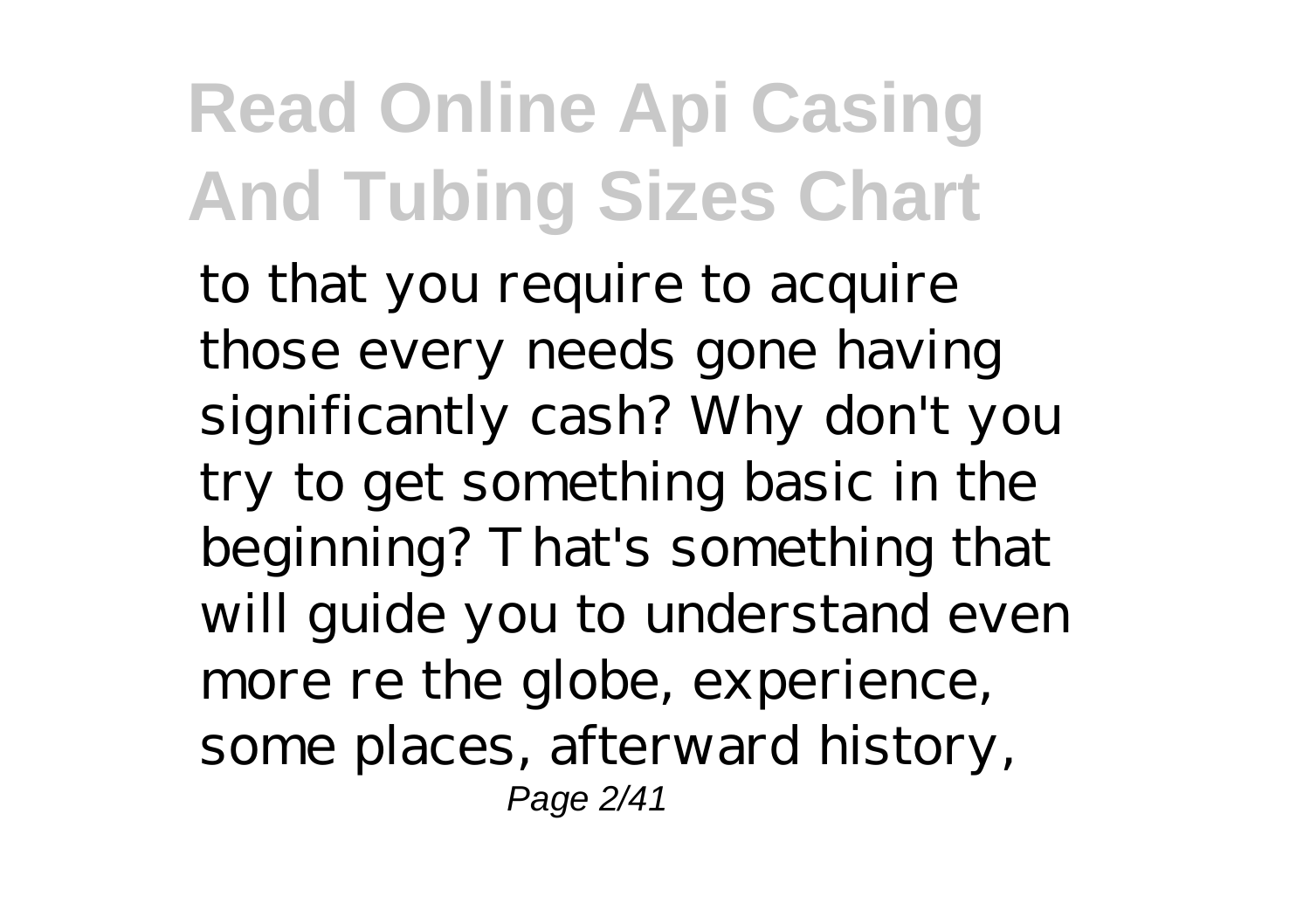**Read Online Api Casing And Tubing Sizes Chart** amusement, and a lot more?

It is your completely own mature to pretense reviewing habit. in the midst of guides you could enjoy now is **api casing and tubing sizes chart** below.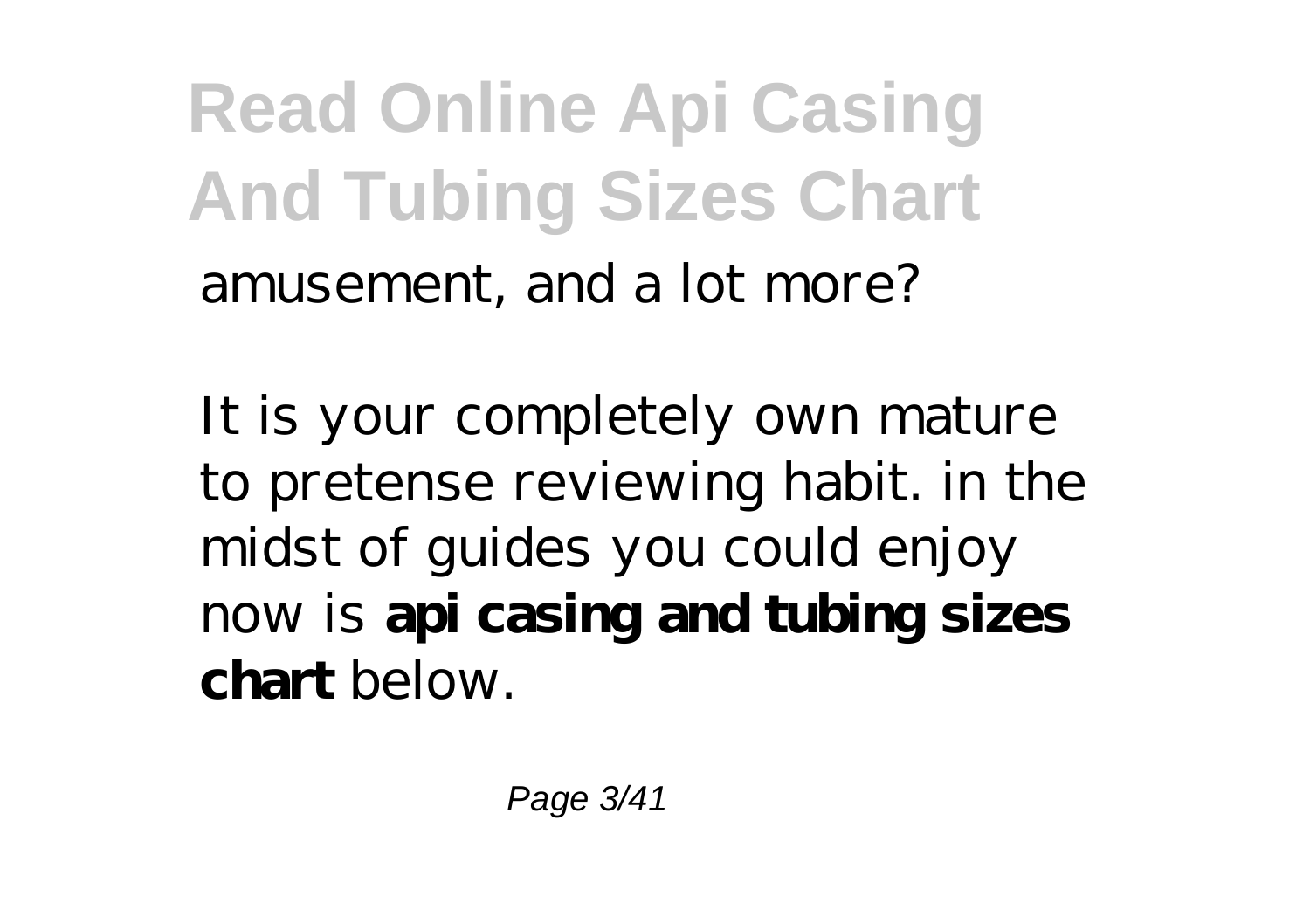*Production Casing \u0026 Tubing* API/ISO Casing and tubing are used to stabilize the well/water and oil filter**Gagemaker JSS® Tubing \u0026 Casing Thread Inspection** Book Production From Start To Finish, Digital Printing and Binding Perfect Bound Books Page 4/41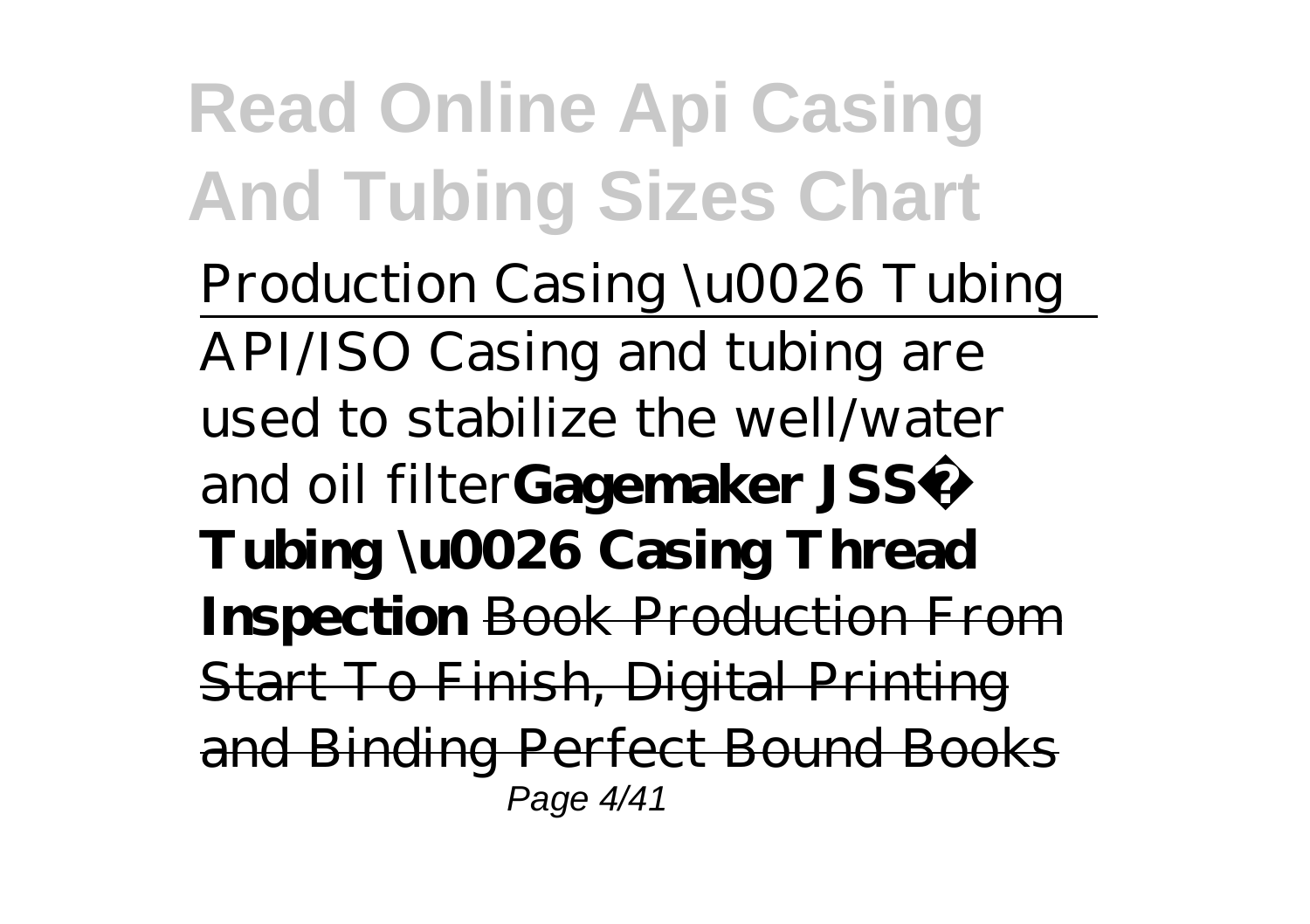*Casing API 5CT OD 339 7mm WT 12 001* JOT DRIFTS FOR CASING \u0026 TUBING X60 SPIRAL STEEL PIPE WELDING SIZES,API WELDED CASING FLUID SPIRAL STEEL PIPE,SPIRAL UNIT WEIGHT ERW Casing Design Overview Session 1 *DRILL PIPE* Page 5/41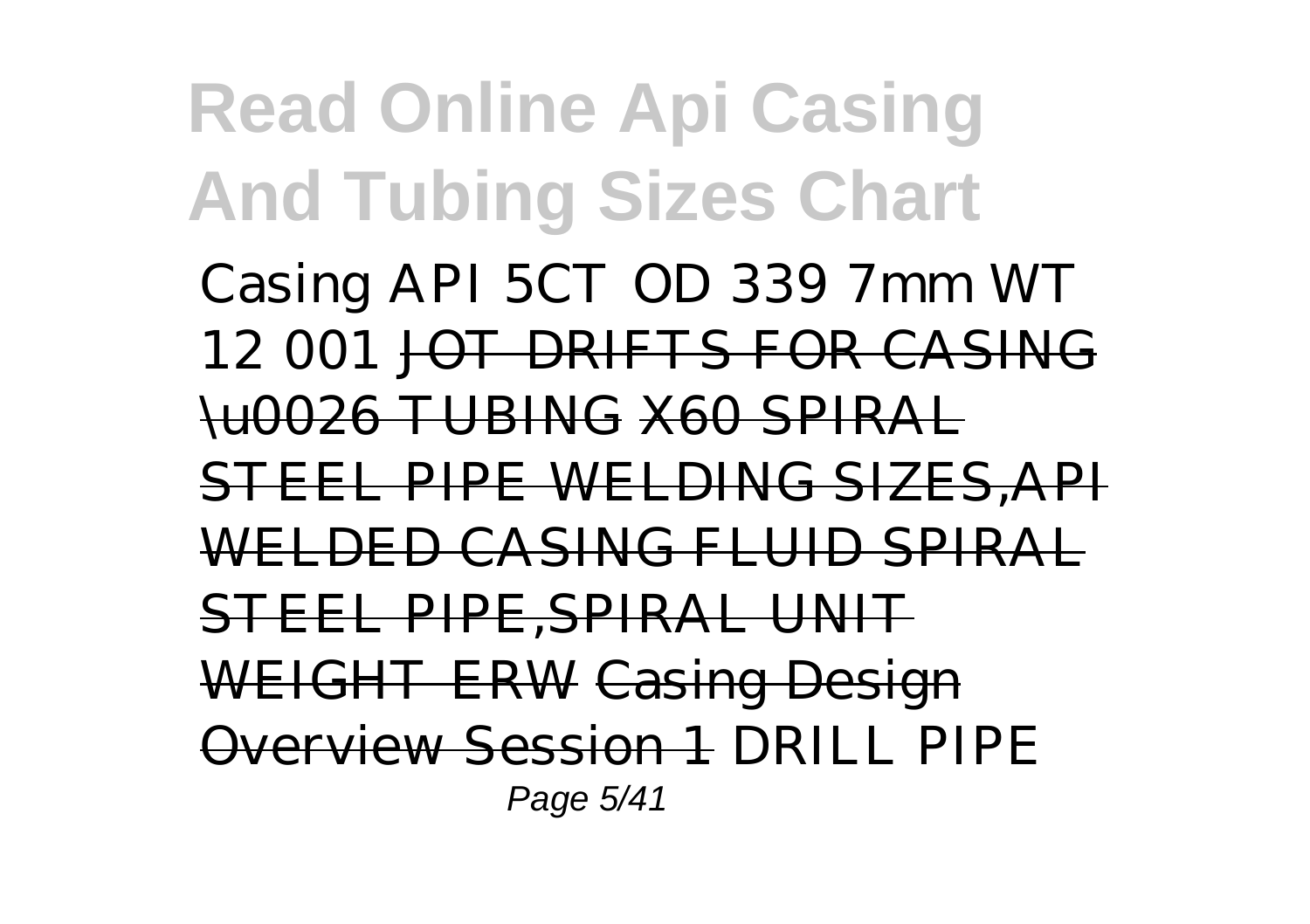*api steel grade and properties Fundamental of Pipe (Pipeline) for Oil \u0026 Gas Engineer - Revised API 5CT Casing and Tubing Coupling used in oilfield pipe* API 5CT steel casing pipes/ seamless steel tubes for oil water well drilling *Casing running with* Page 6/41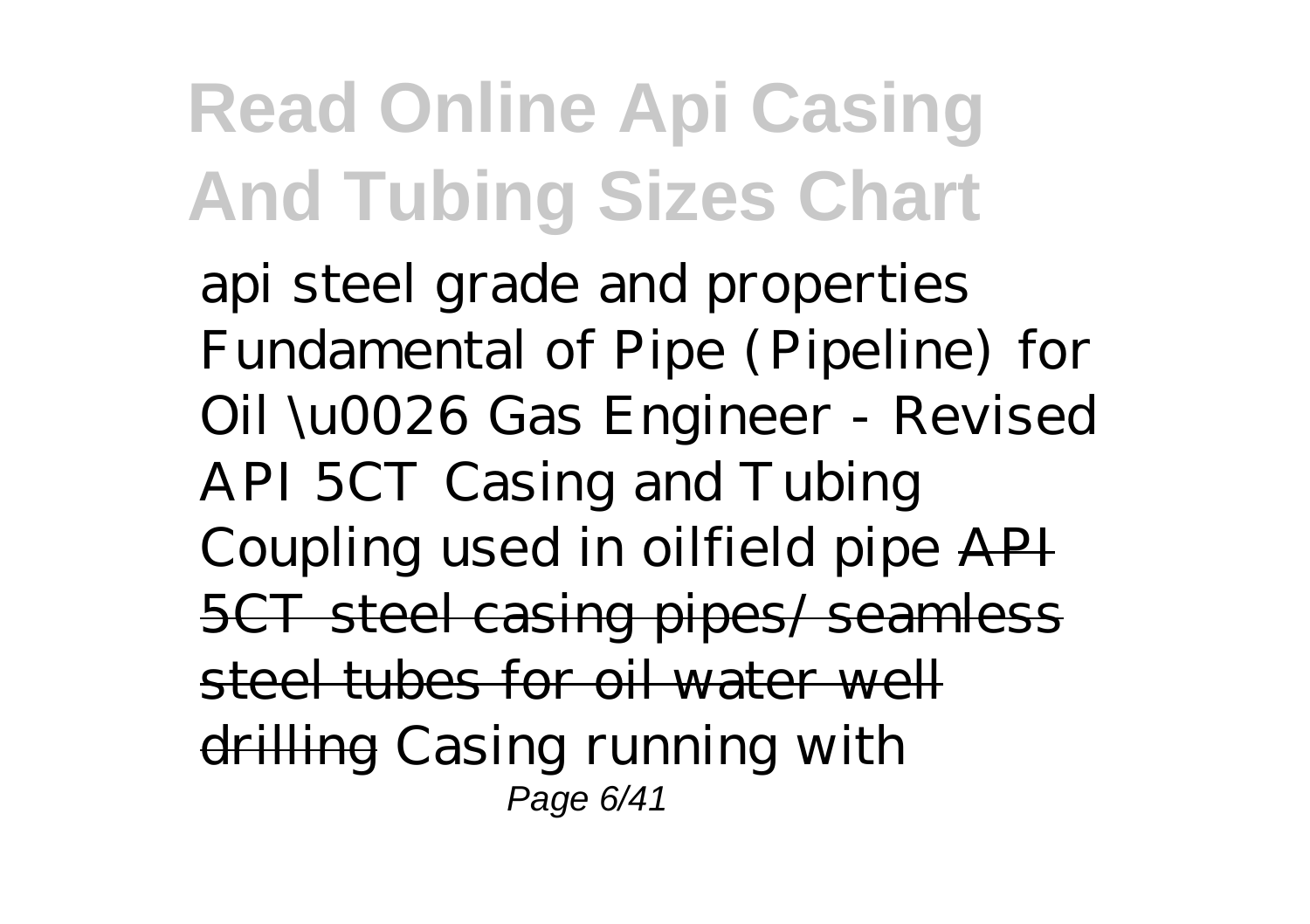*nubbins* Using Metal Tubes for my loop! Here's how... Process of Completing a Well **Wyoming Casing Service - Clean and Drift Unit** Water Cooling Tube Size - Does it Matter?

DANOBAT Pipe threading solutions Power Tong Guys Page 7/41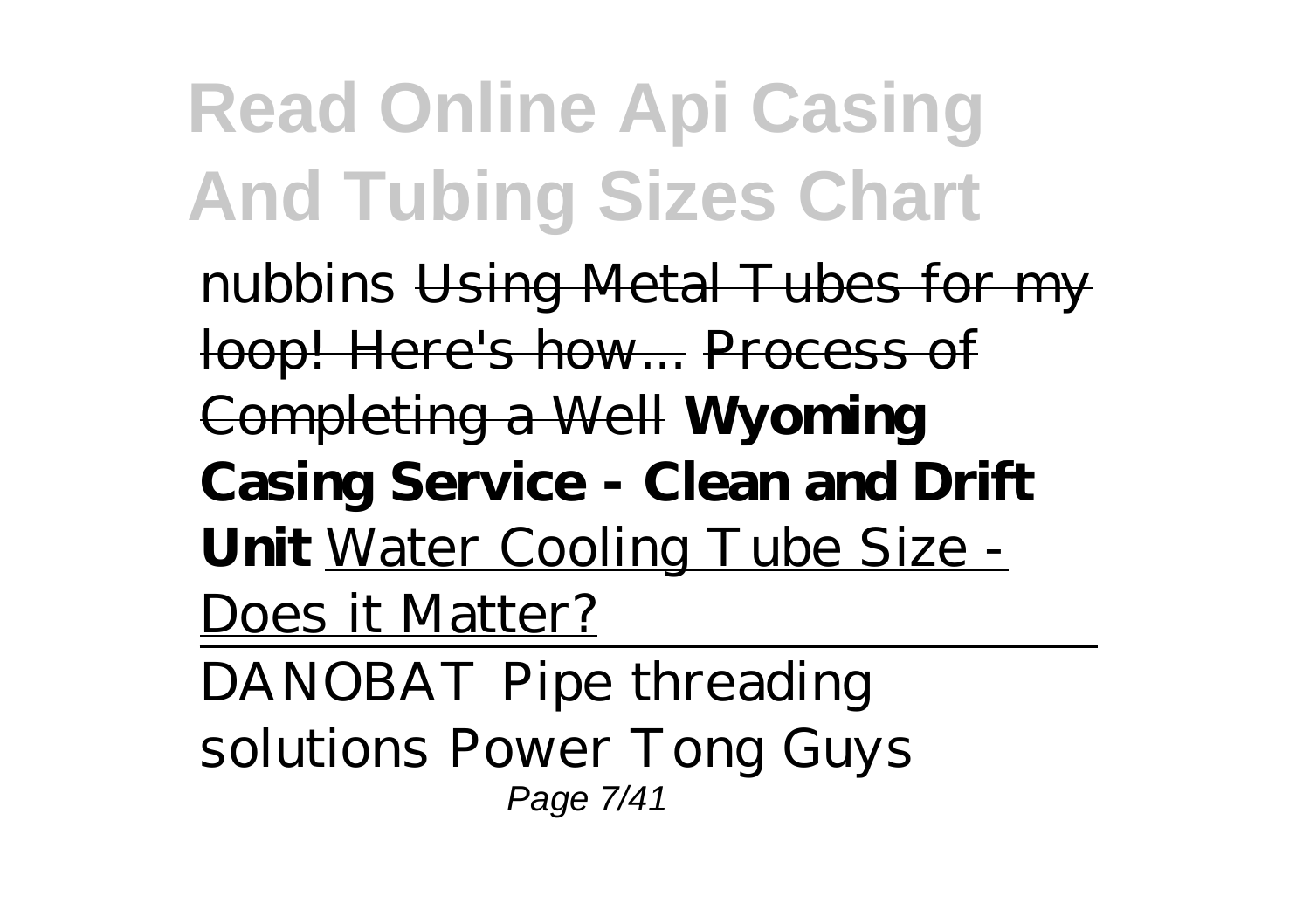Running Casing Tool on the Oil \u0026 Gas Drilling Rig - Part 09 Drill Pipe Inspection - Electromagnetic Inspection *Spoolbase Pipeline Fabrication* A Guide to Watercooling Fittings *API 5CT Tubing and Casing Coupling tubing and casing pipe* API 5CT Page 8/41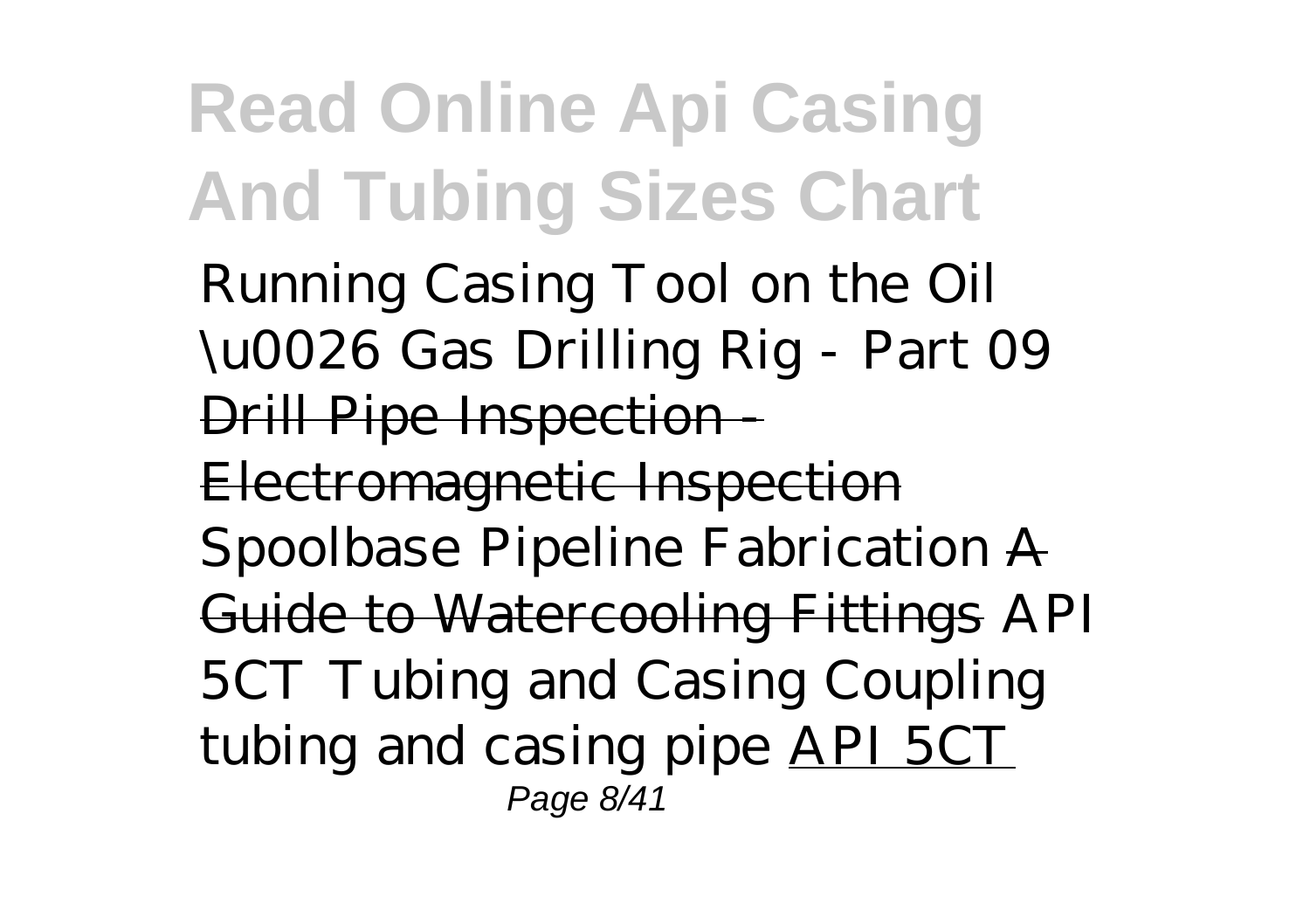**Read Online Api Casing And Tubing Sizes Chart** 13Cr P110 Seamless Steel Ape Tube Oil Casing Pipe API 5CT CASING \u0026 TUBING COUPLINGS API 5CT casing and tubing pipe - CNPS.NET Api 5 et 13cr-L80 casing pipe and tubing pipe FOR OIL and GAS well API 5L LINE PIPE \u0026 API 5CT Page 9/41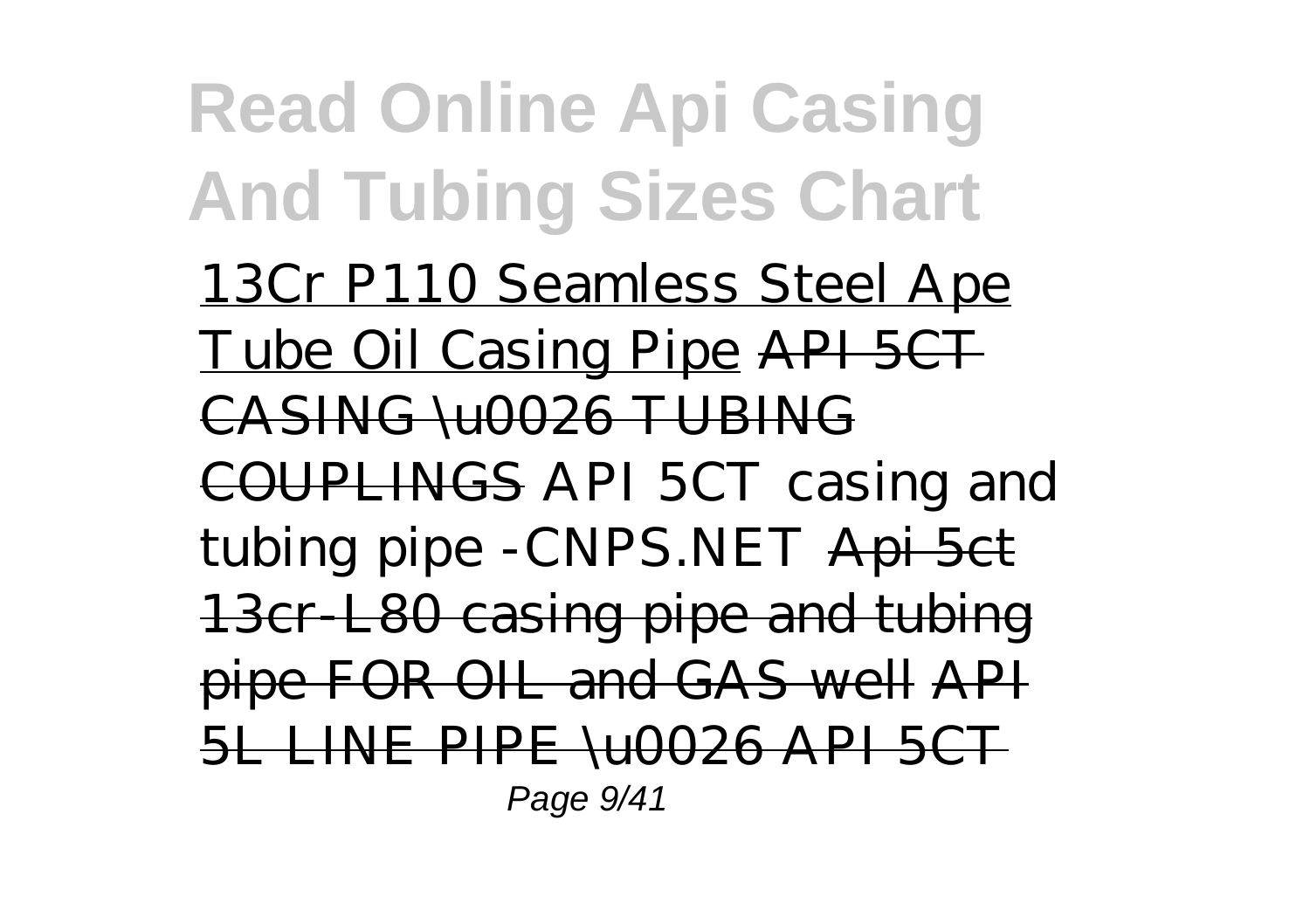CASING \u0026 TUBING - TUS GROUP CHINA API 5CT Coupling Casing and Tubing Api Casing And Tubing Sizes Listed are the types of pipe casing

used in the industry: Conductor

Casing. This casing must be installed before the drilling rig.

Page 10/41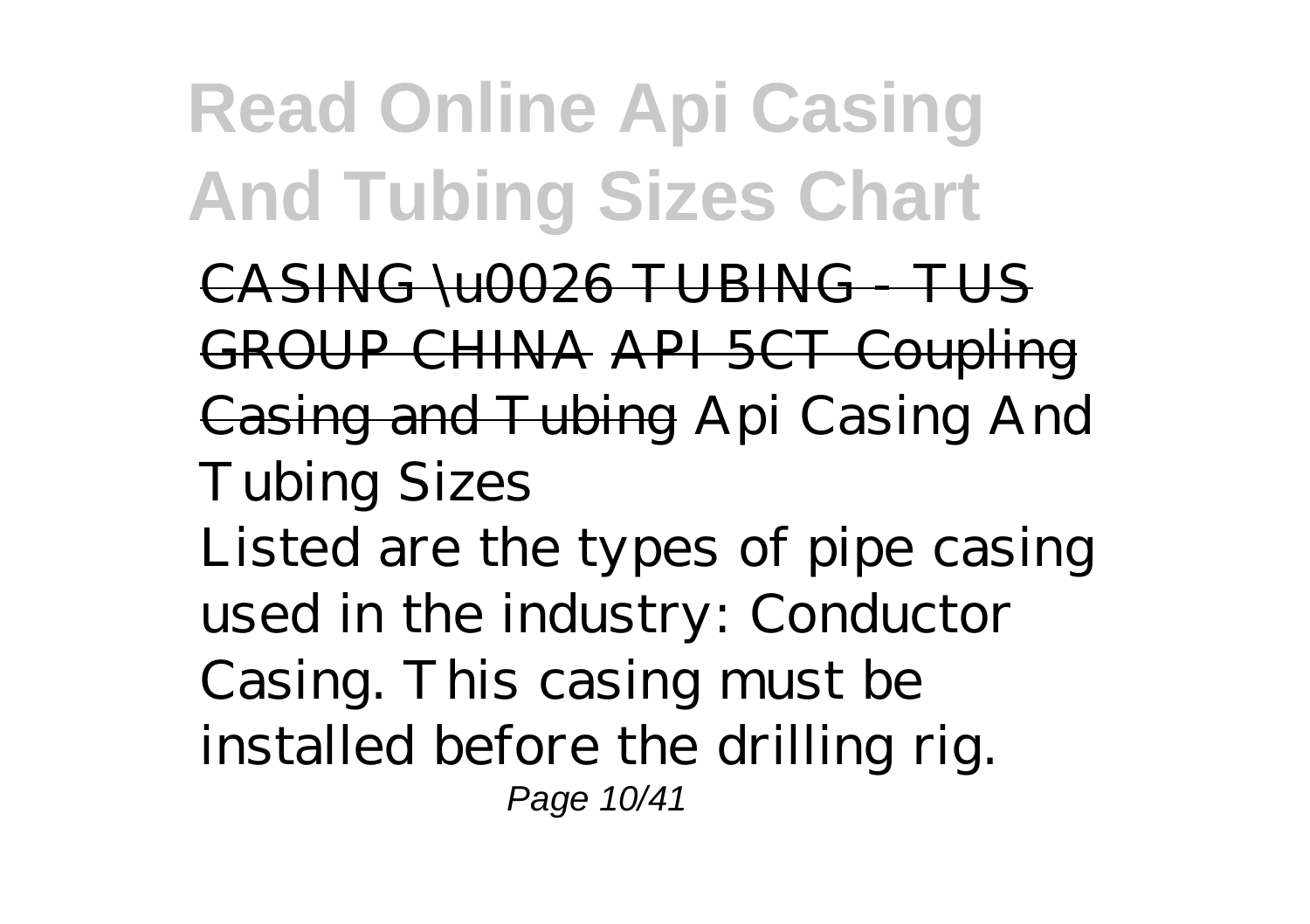This is usually placed through a drill with a small auger. Its length is not more than 50 feet. Surface Casing. This extends up to 2,000 feet long and has a smaller diameter compared to conductor casing.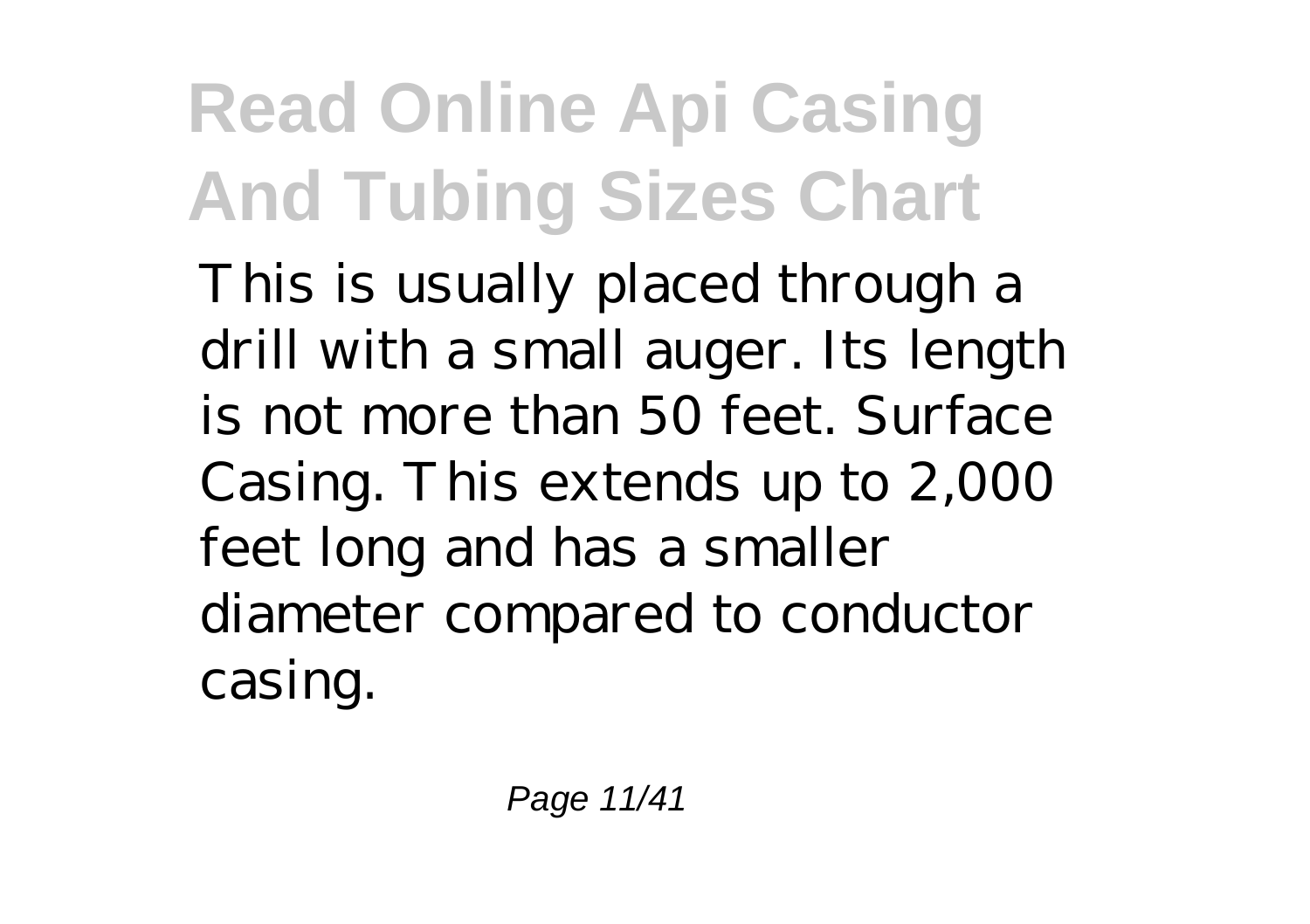API Casing Specification Chart | Download API Casing Chart Steel Casing Pipe API 5CT supplies API 5CT Casing Pipe in J55/K55, N80Q, P110 BTC and Premium Connection Range of Sizes:  $5 \frac{1}{2}$ " to  $20$ " Ends Type: BTC, LTC, Premium Connection Page 12/41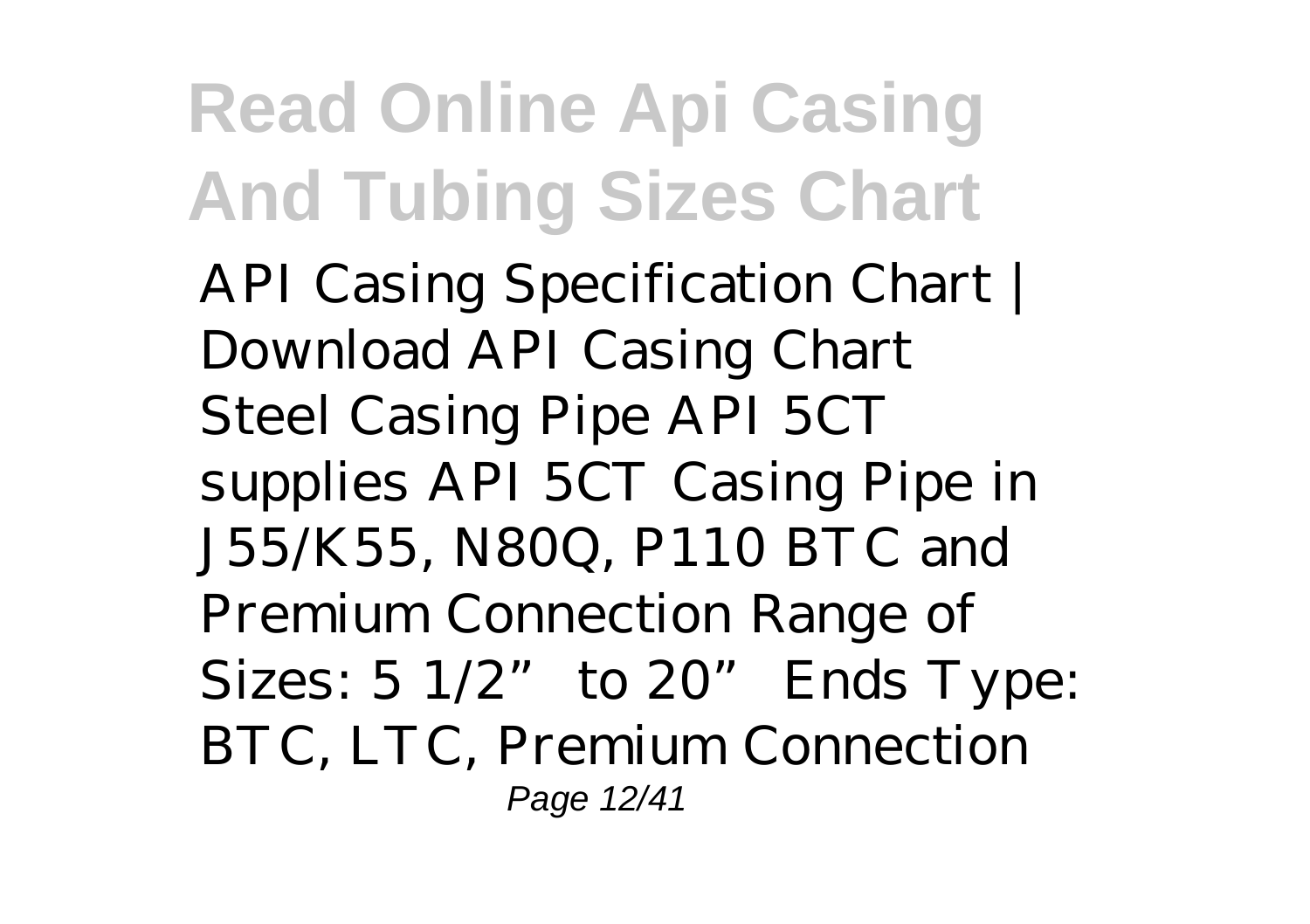Casing Pipe Length: R2, R3. API 5CT Casing Pipe in Grade J55/K55, N80, C90, C95, P110, Ends BTC & Preimium connection Request a quote Specification

API 5CT Specification for Casing and Tubing Page 13/41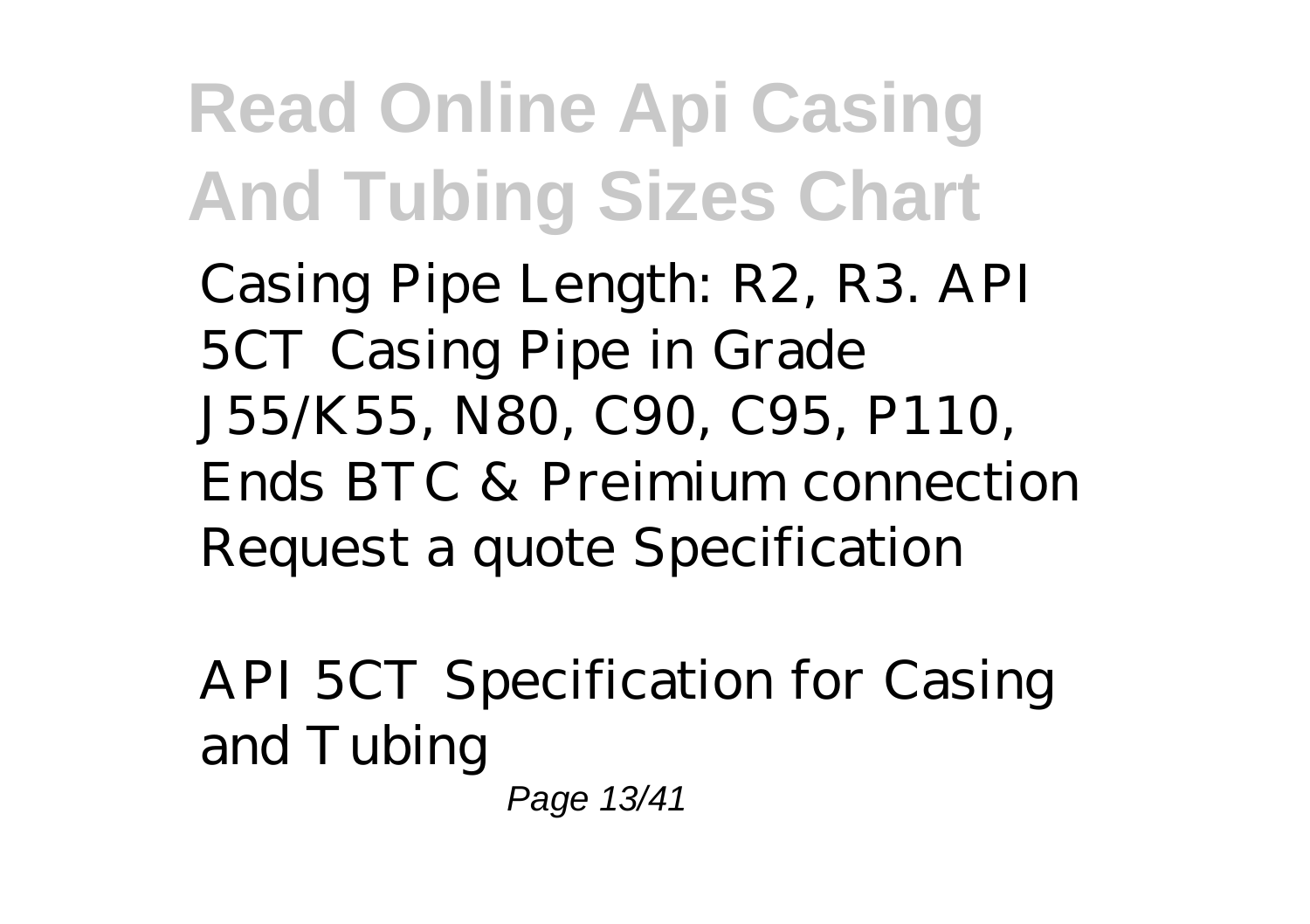API 5CT is standard technical specifications for steel casing and tubing pipes used for oil wells in petroleum and natural gas industries. Besides casing and tubing, it also includes pup joints, coupling stock, coupling material, and accessory materials, and Page 14/41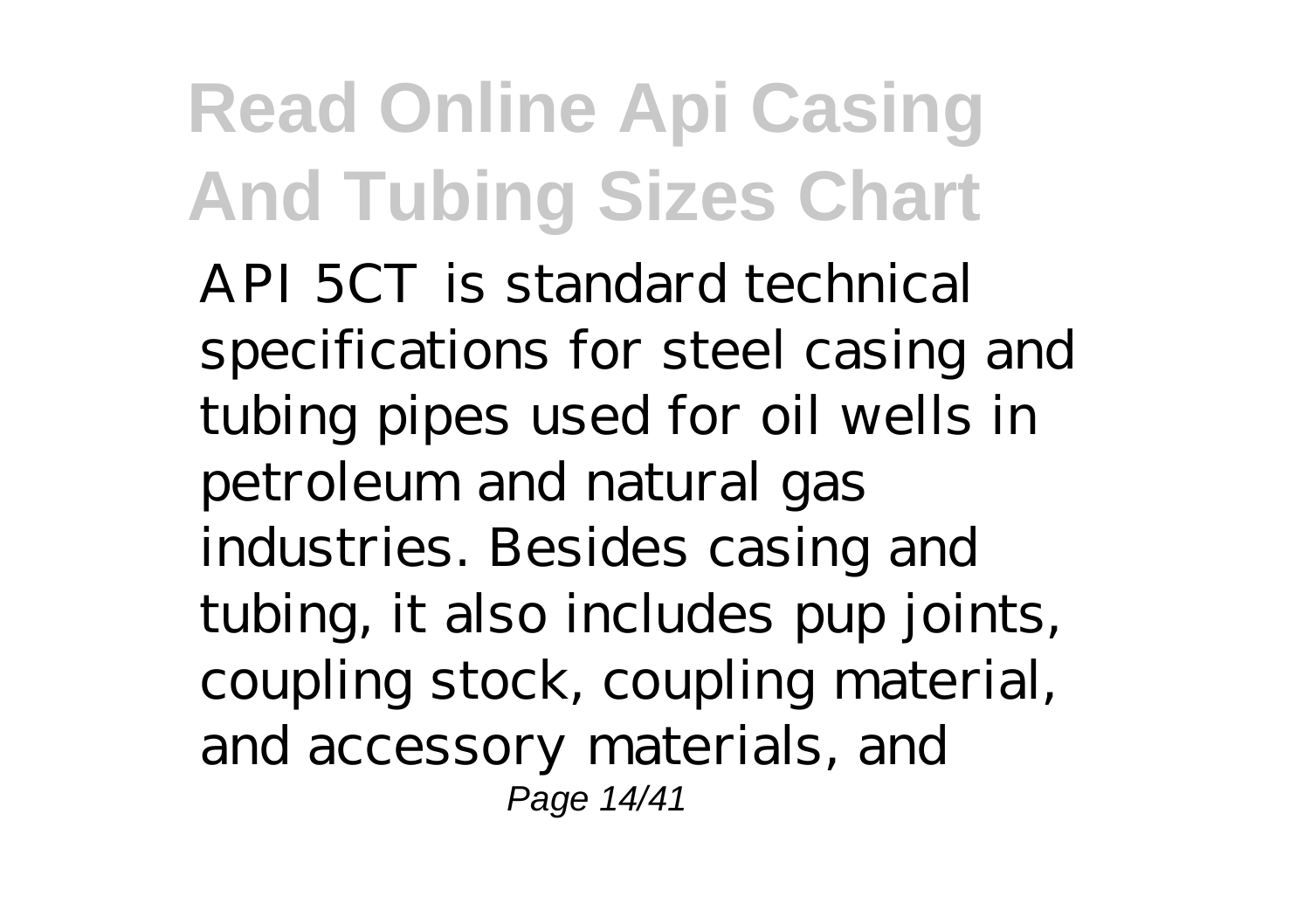establishes requirements for three product specification levels (PSL-1, PSL-2, and PSL-3).

API 5CT Casing and Tubing Specification - Octalsteel API Casing Table. API CASING TABLE SPECIFICATION. Size Wei Page 15/41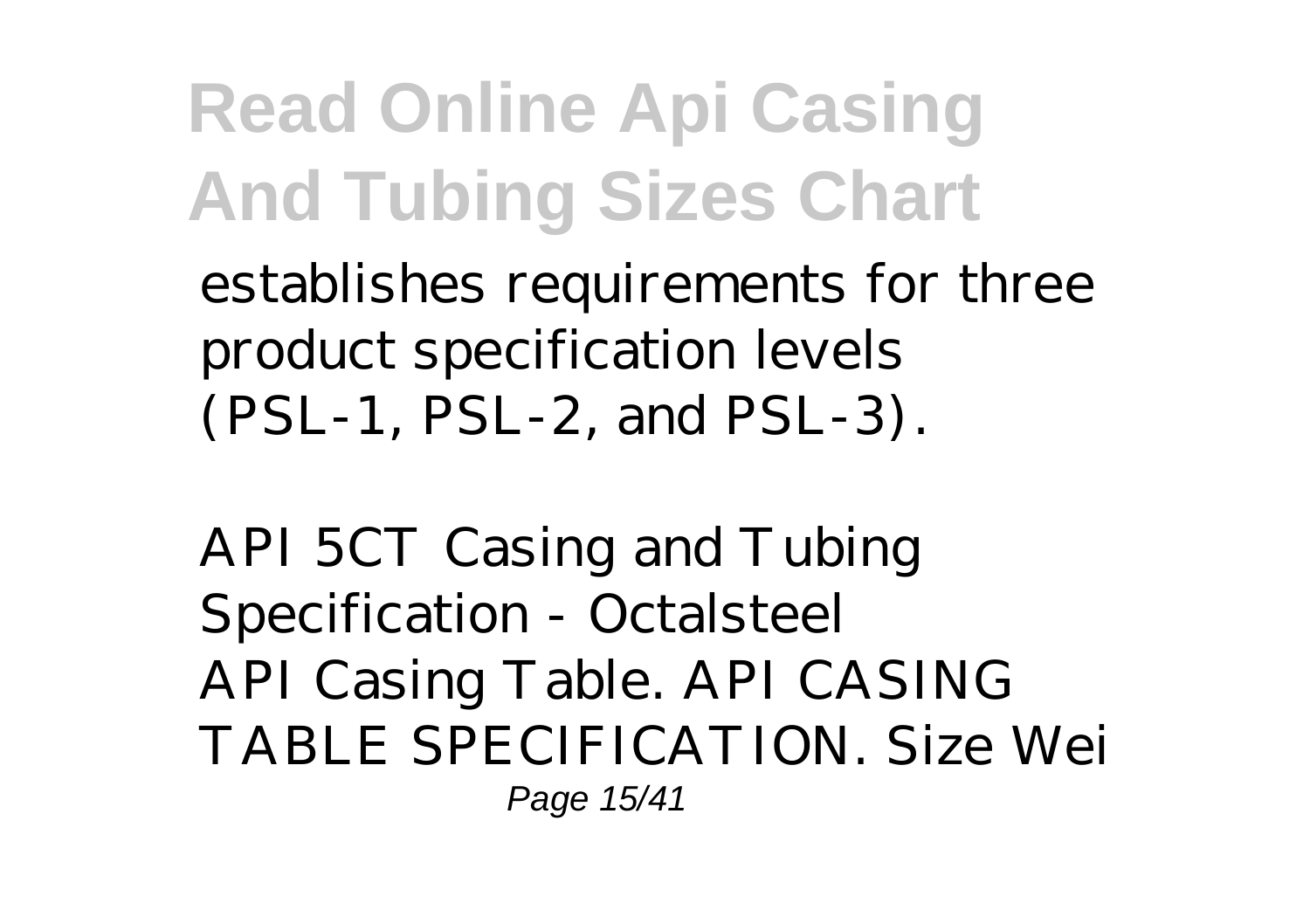ght ID Drift Capacity Inches mm lb/ft Inches mm Inches mm bbl/100ft 7 3/4 196.85 46.10 6.560 166.62 6.500 165.10 4.18 24.00 8.097 205.66 7.972 202.49 6.37 28.00 8.017 203.63 7.892 200.46 6.24 32.00 7.921 201.19 7.796 198.02 6.09 8 5/8 219.08 Page 16/41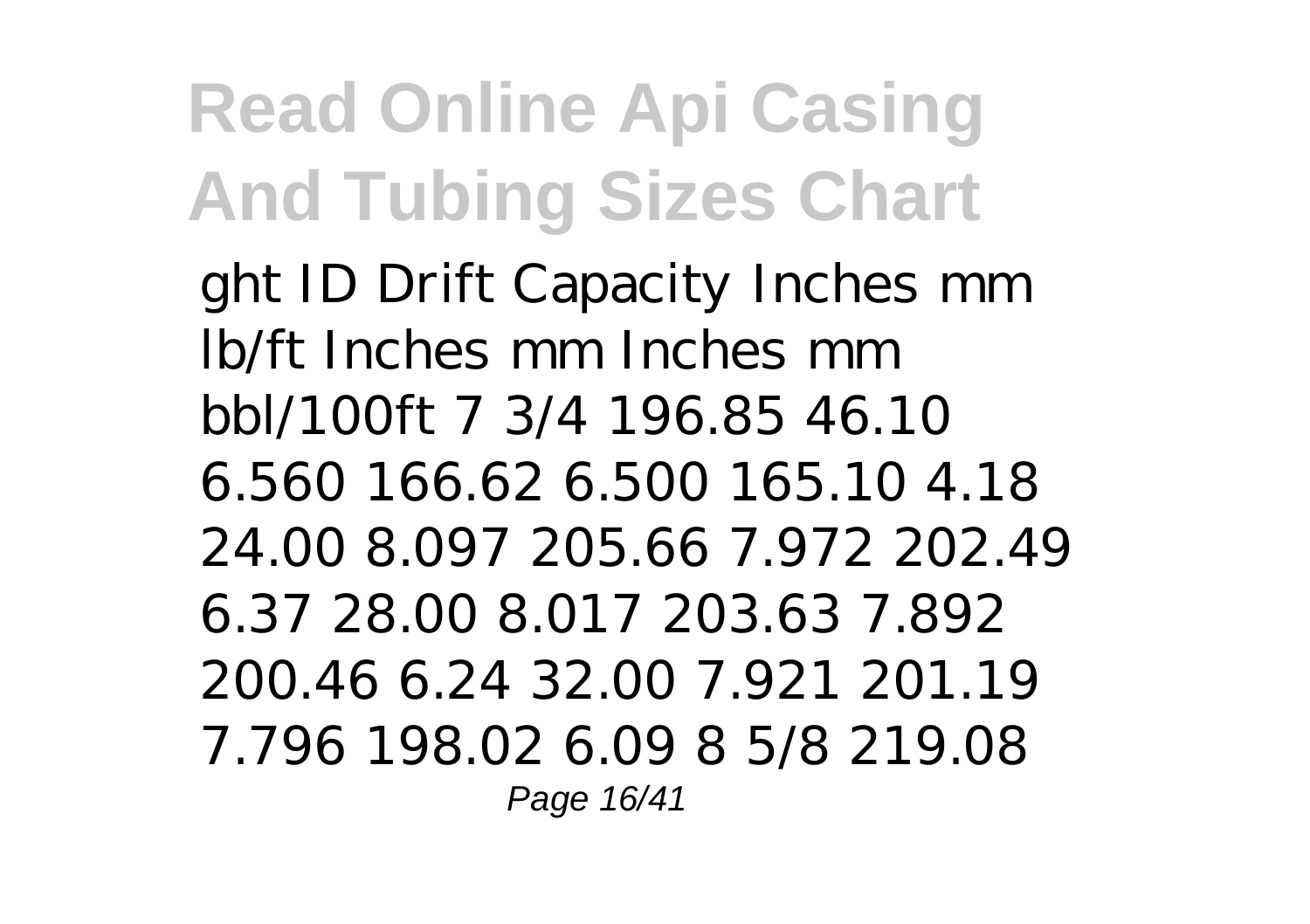36.00 7.825 198.76 7.700 195.58 5.95 40.00 7.725 196.22 7.6 193.04 5.8 44.00 7.625 193.68 7.500 190.50 5.65 49.00 7.511 190.78 7.386 187.60 5.48 52.00 7.435 188.85 7.310 185.67 ...

API Casing Table - Page 17/41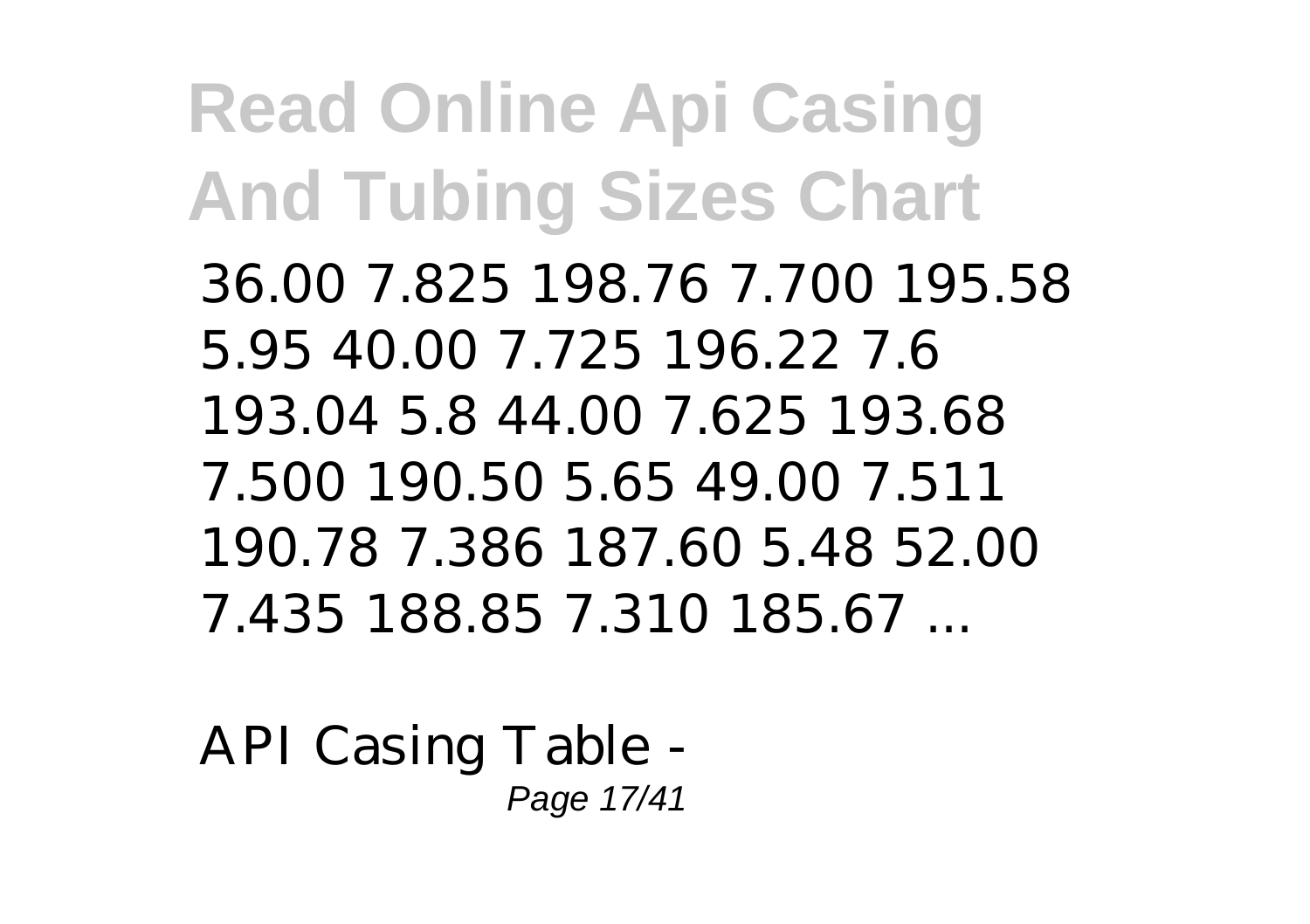OilProduction.net API publications necessarily address problems of a general nature. With respect to particular circumstances, local, state, and federal laws and regulations should be reviewed. Neither API nor any of API's employees, Page 18/41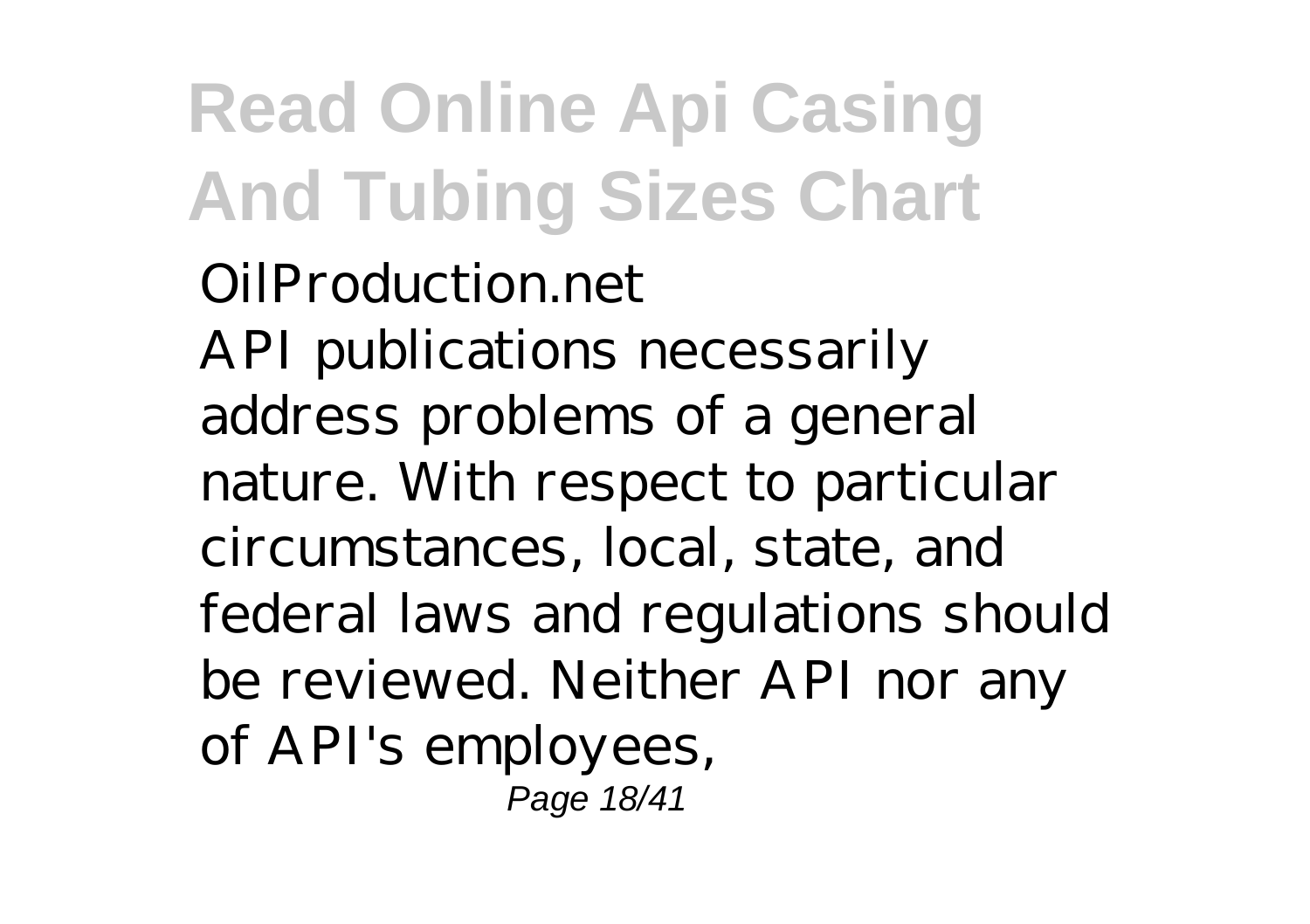subcontractors, consultants, committees, or other assignees make any

Specification for Casing and Tubing - Octalsteel Tubing Size Nominal Weight Grade Wall Thick- N n ess in. Inside Dia. Page 19/41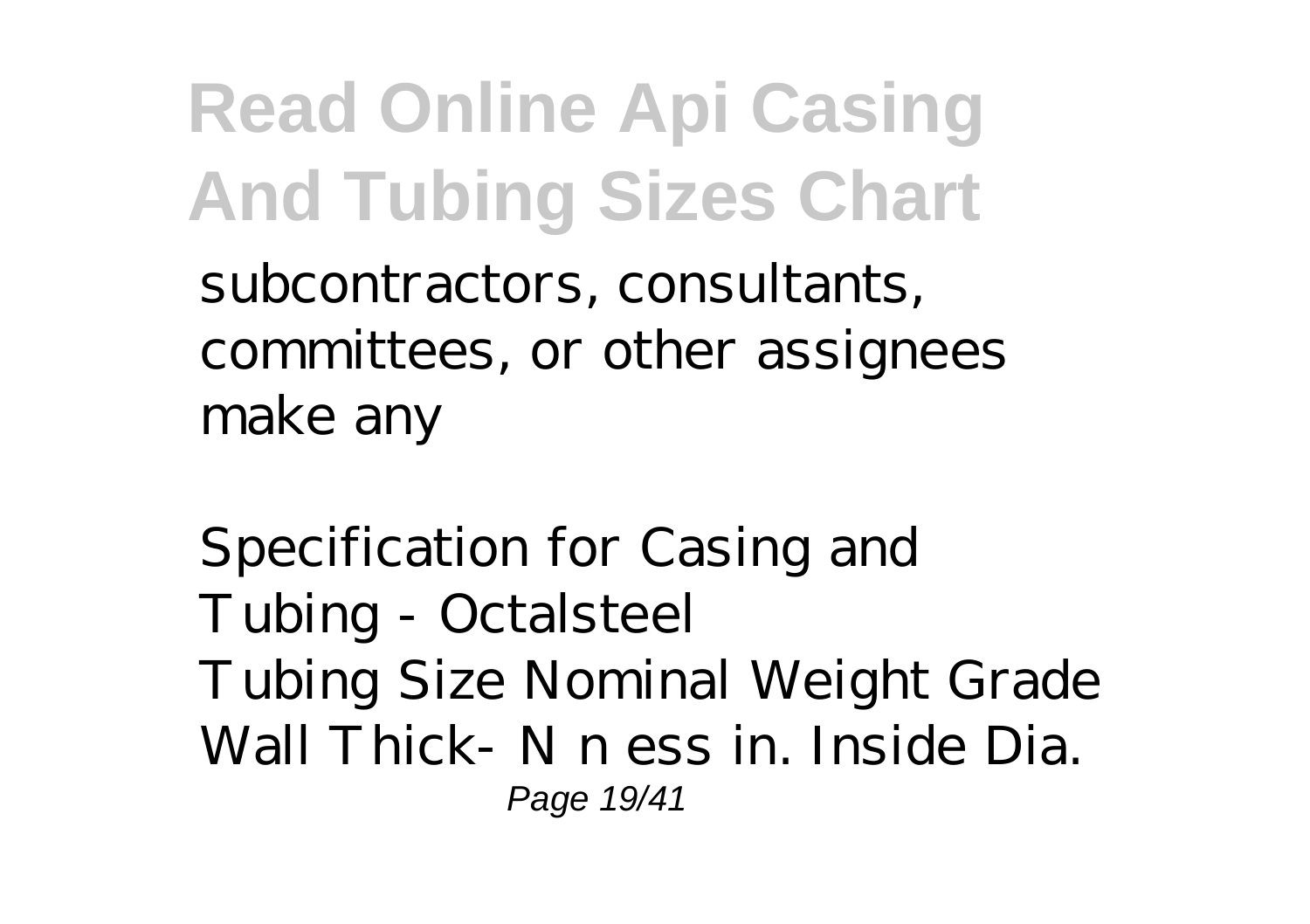in. Threaded Coupling Col- lapse Resis- tance psi Internal Yield Pres- B sure Joint Yield Strength Capacity Table T & C Non Upset lb/ft T & C Upset Drift Dia. Coupling Outside Dia. Nom. OD on-Upset in. Upset R g. in. Upset Spec. in. T & C Non-U s e t lb T & Page 20/41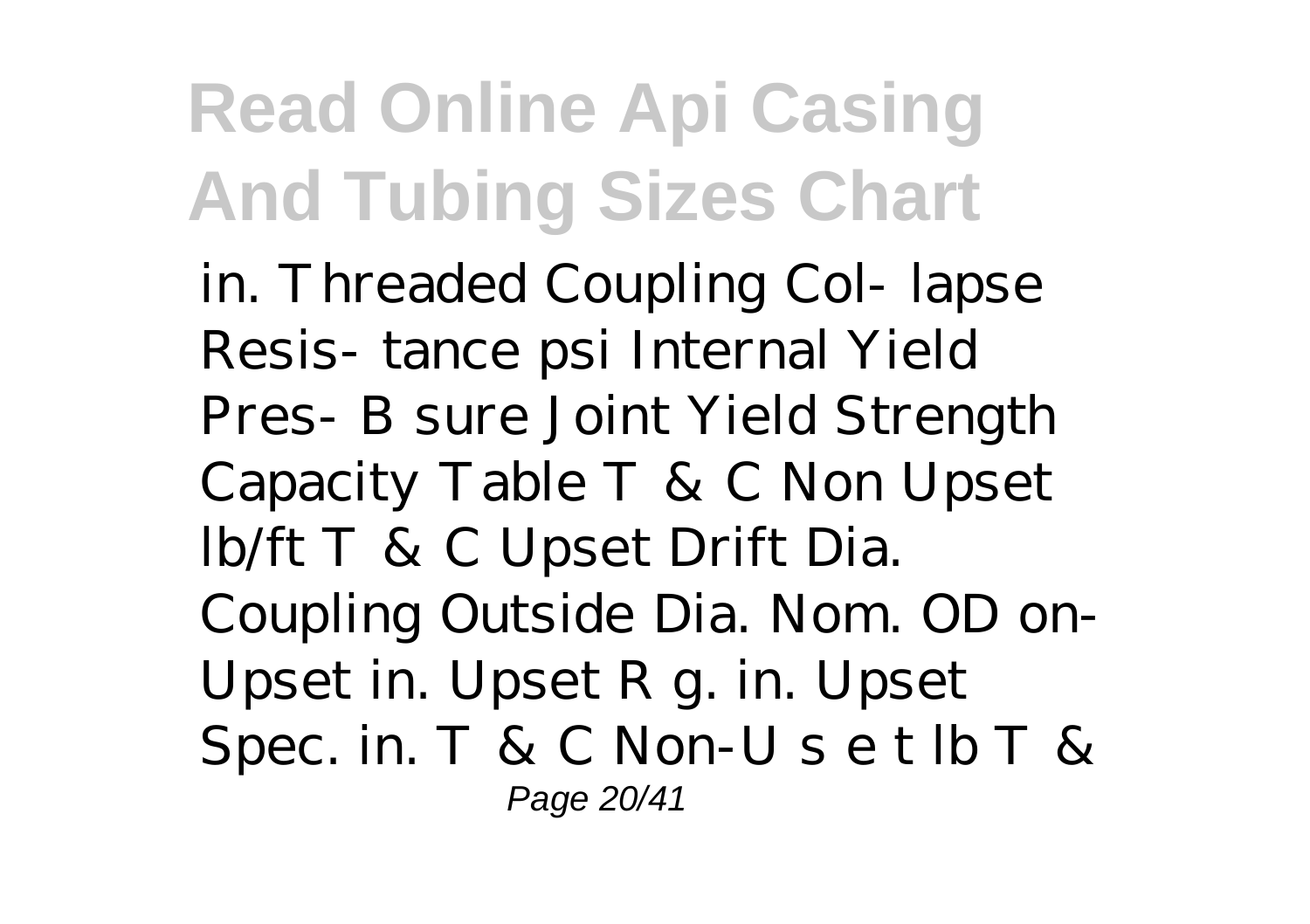C et lb arrels per ...

API Tubing Table - OilProduction.net It is critical as it determines the strings size that we can run in a given casing. Nominal size: is the outside diameter of the pipe body. Page 21/41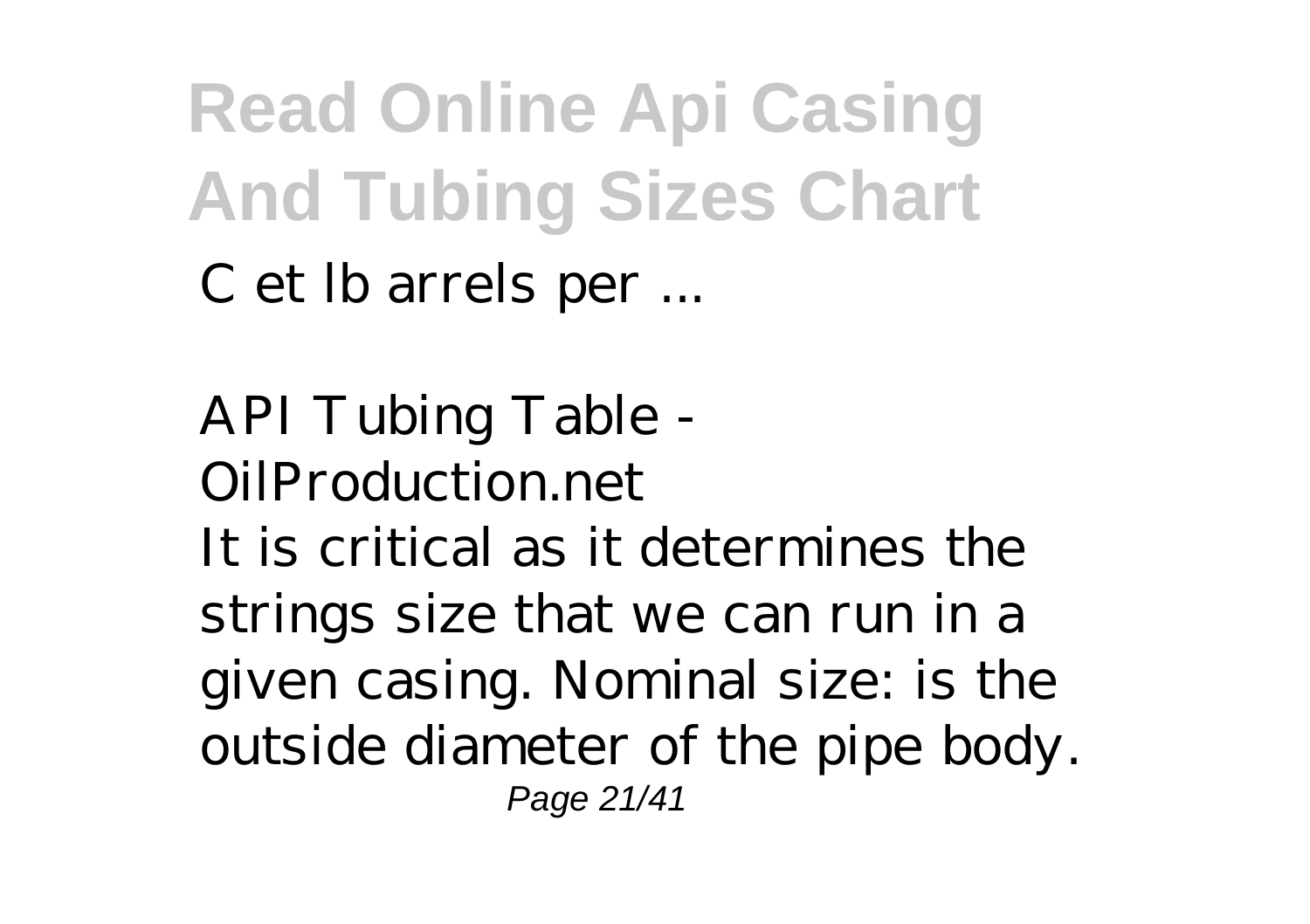The most used sizes are: 2- " 2-  $\degree$ , 3-½ $\degree$  and 4-½ $\degree$ . The tubing joint length: is the length of tubing joint including

Tubing Specifications - Production Technology Specification for Casing and Page 22/41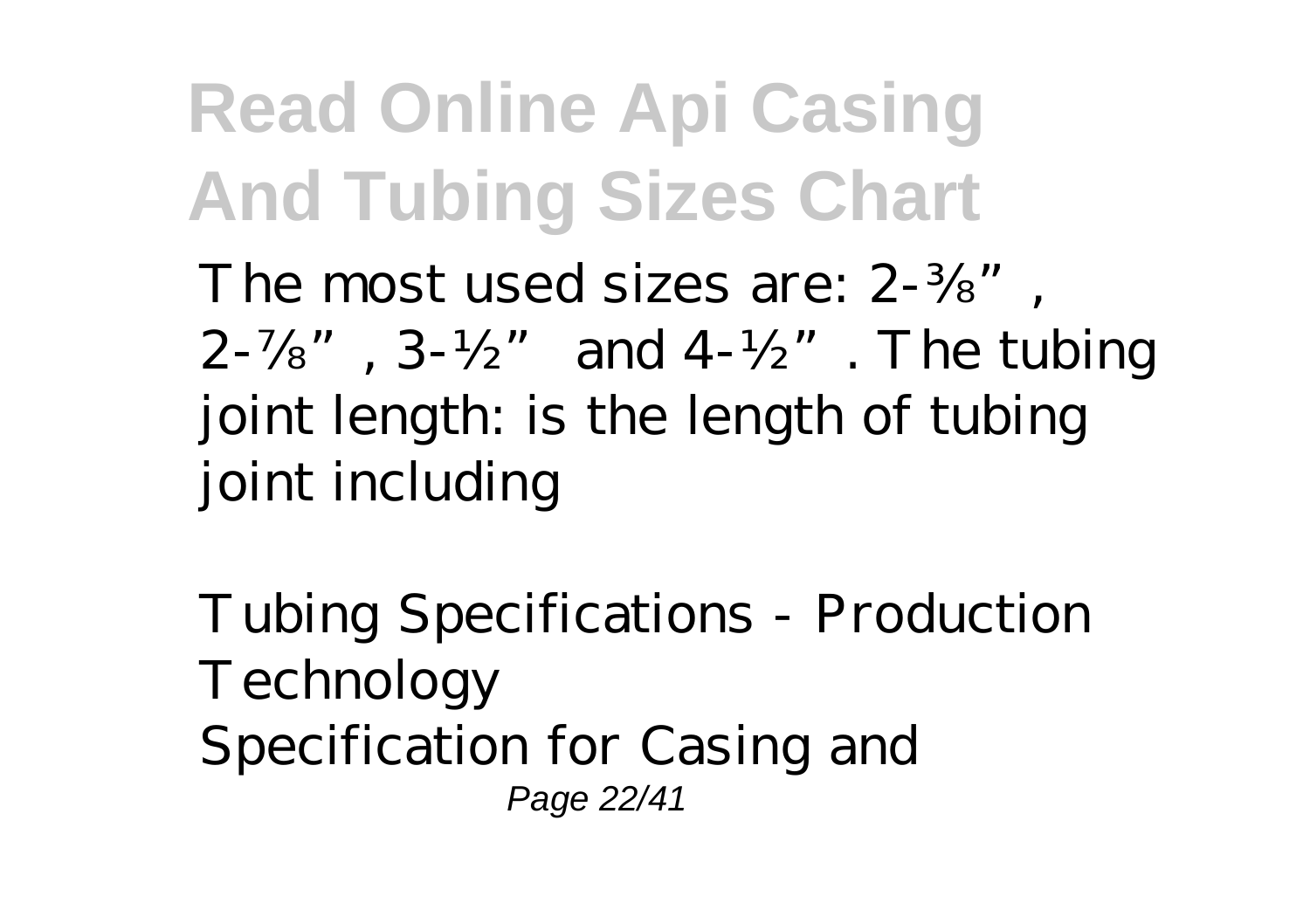Tubing API Specification 5CT Eighth Edition, July 1, 2005 ISO 11960:2004, Petroleum and natural gas industries—Steel pipes for use as casing or tubing for wells EFFECTIVE DATE: JANUARY 1, 2006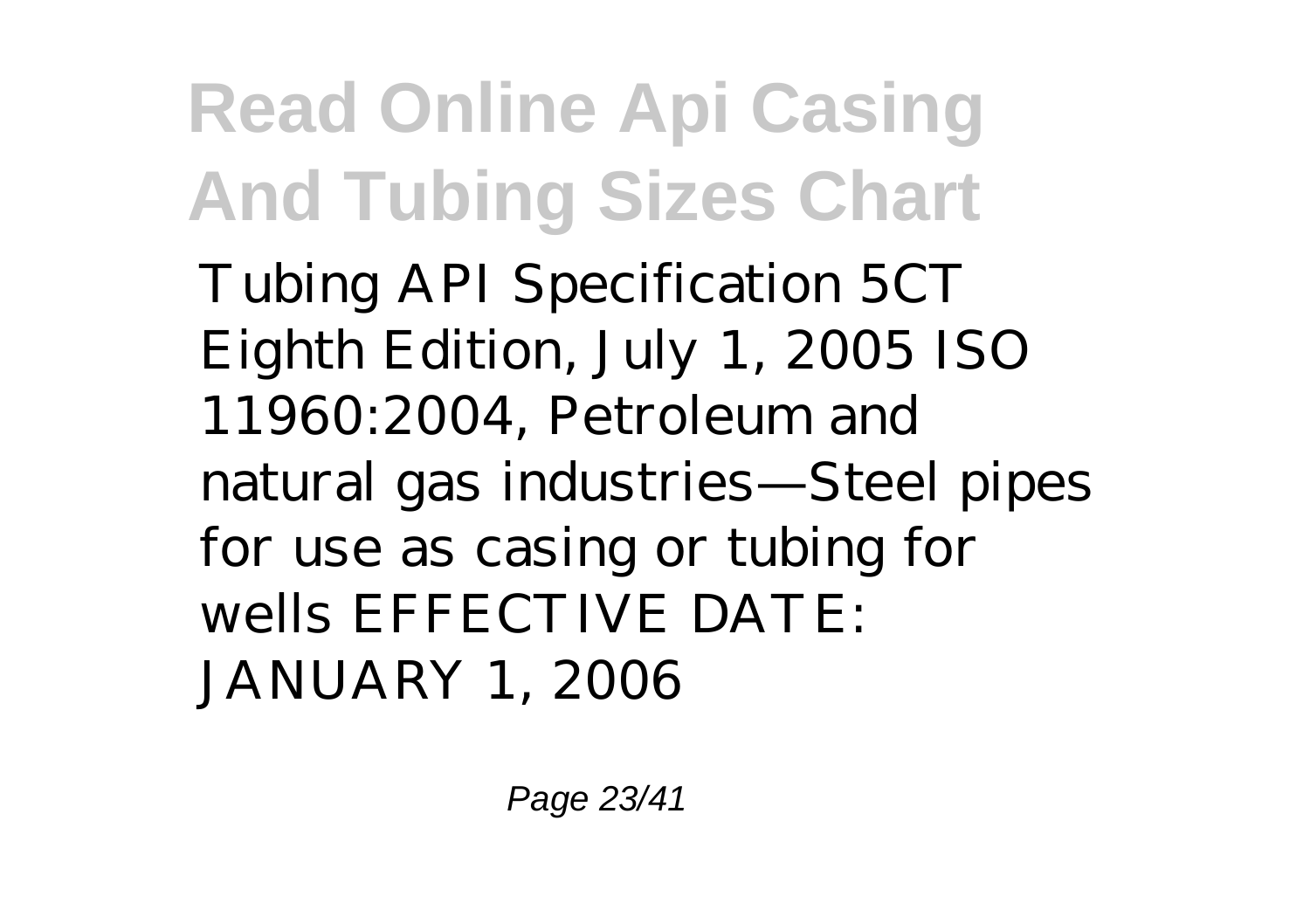API Specification 5CT Eighth Edition, July 1, 2005 ISO ... Using API (American Petroleum Institute) specifications, a casing has three length ranges, from 16 ft to over 34 ft and a maximum length variation of 5 and 6 ft. Weight Per Unit Length Casing Page 24/41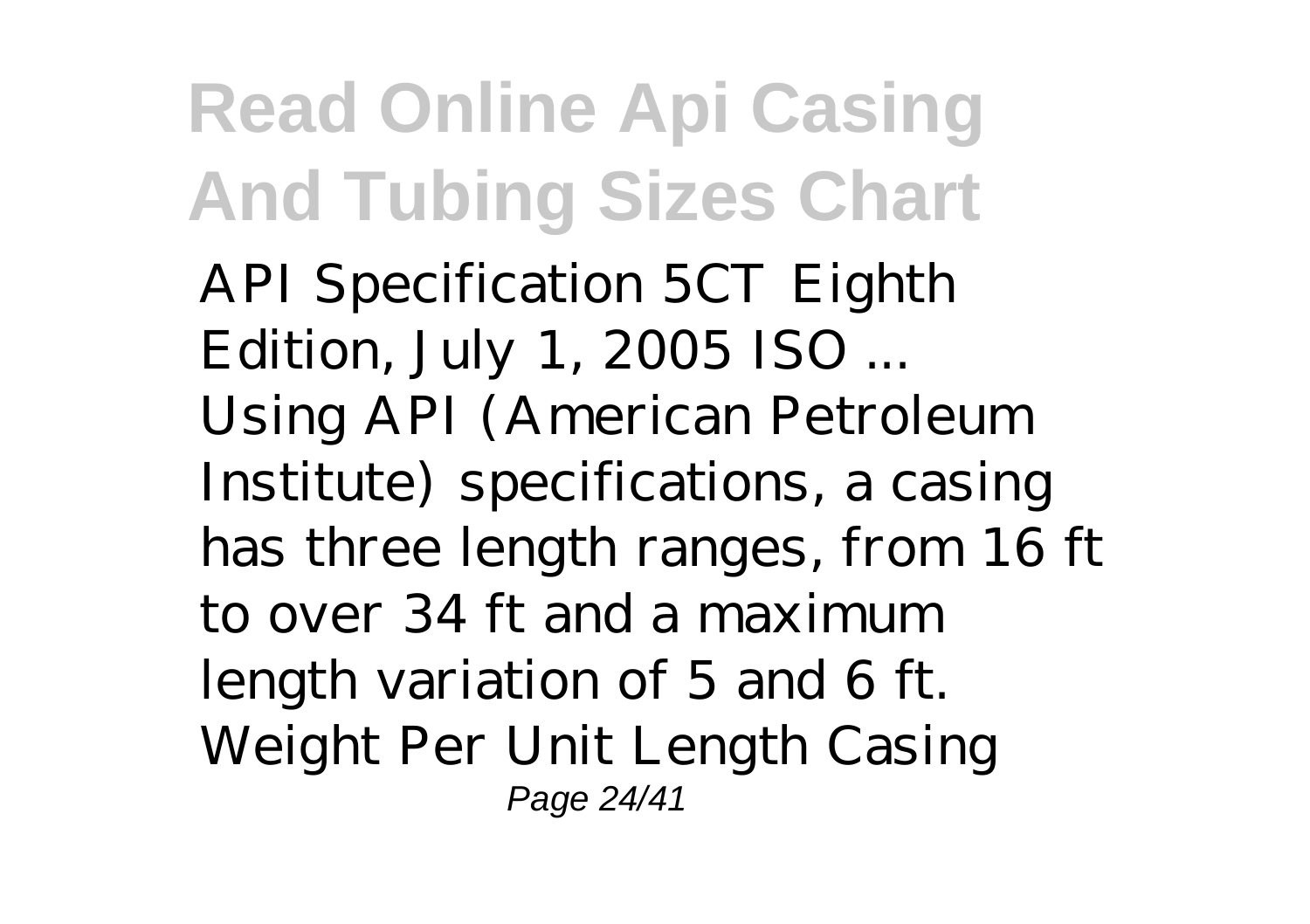weight is expressed in lb./linear ft and designated either as plain-end weight or nominal weight.

Casing Size and Drift Chart | Download Casing Size and ... Enpro supplies API 5CT casing pipes with the following sizes and Page 25/41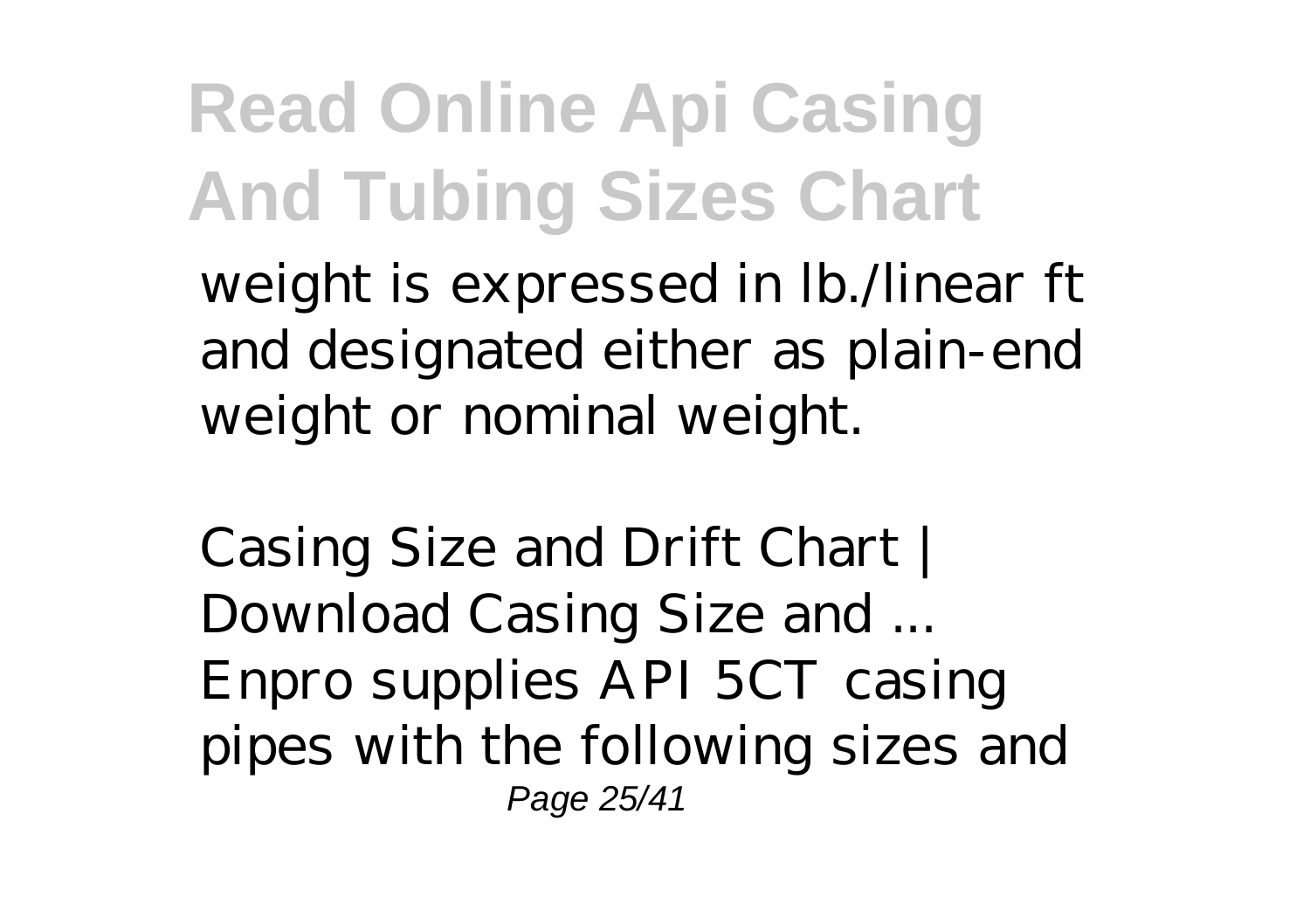specifications: Standard and Grades: API 5CT J55 / K55, N80-1, N80Q, C90, T95, P110, Q125 and 13Cr Casing Pipe Size range:  $5 \frac{1}{2}$  "to  $20$ " Length usually in R3. Tubing Pipe dimensions range:  $1.0$  ",  $1.315$ " 1.66 ", 1.9", 2.063 ", 2 3/8", 3 1/2 Page 26/41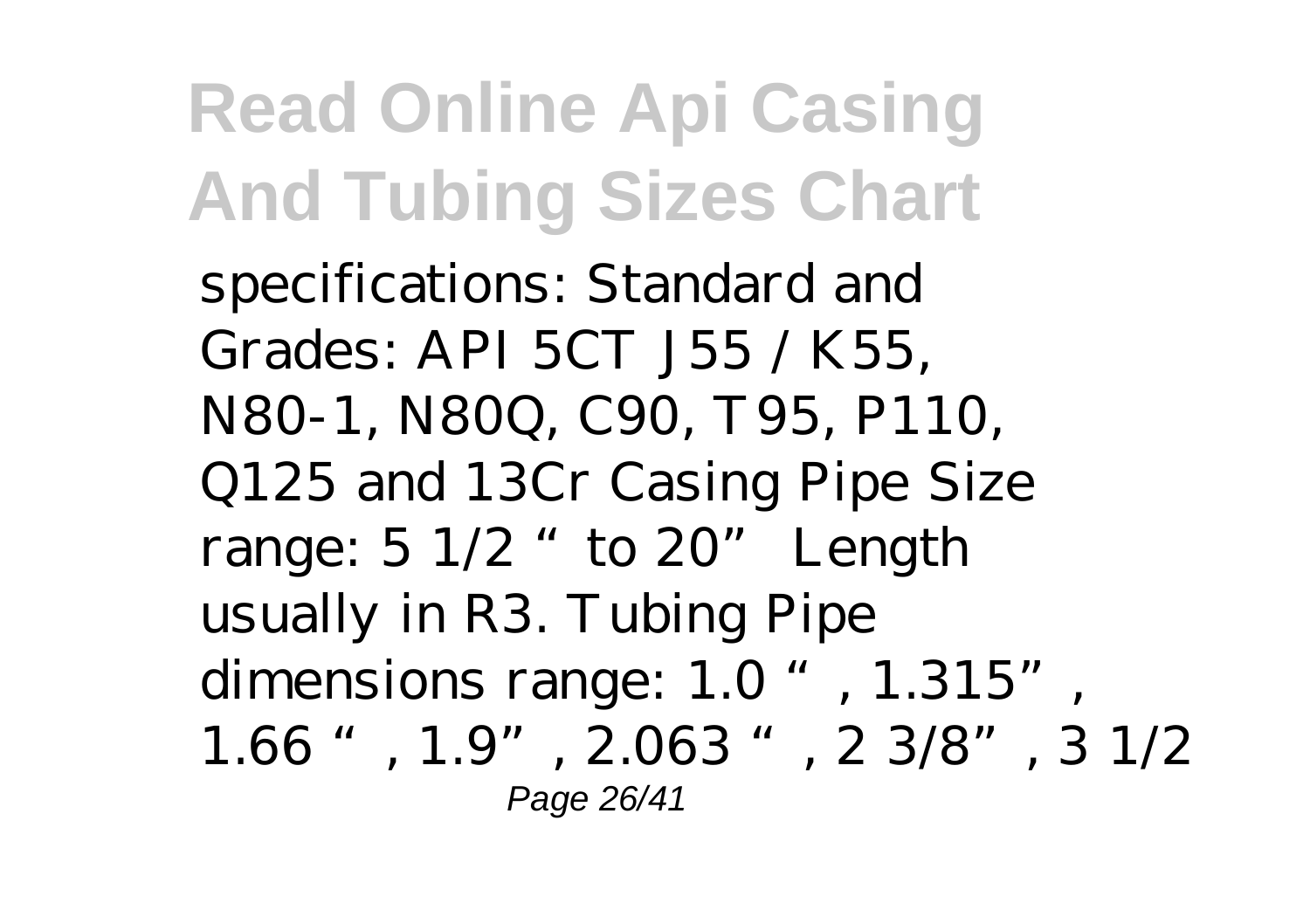#### **Read Online Api Casing And Tubing Sizes Chart** " and  $4 \frac{1}{2}$ ", Length in R2.

OCTG Casing and Tubing Pipe Dimensions & Specificaitons ... The production casing should have an inside diameter such that there is adequate radial clearance between the tubing and casing to Page 27/41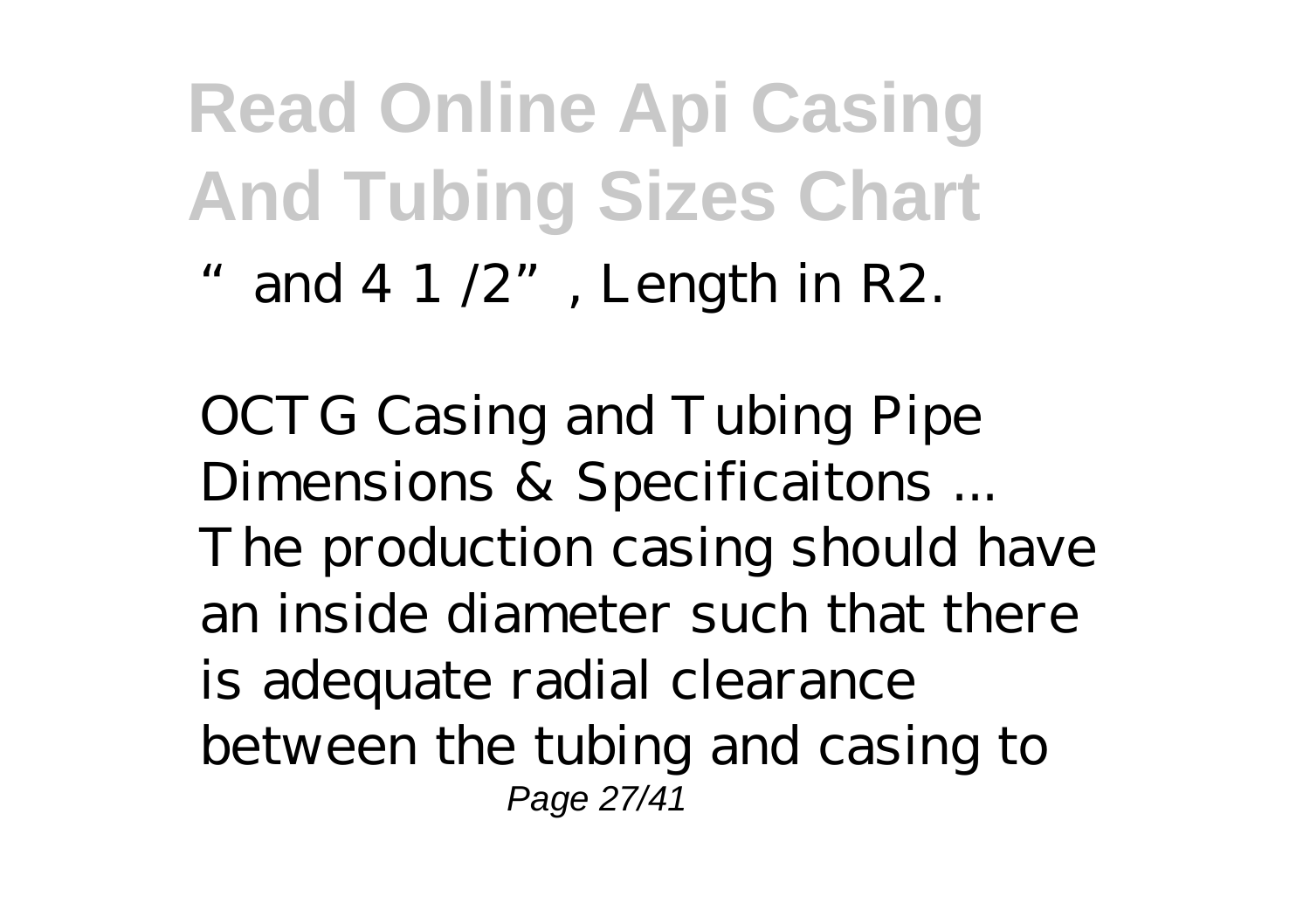allow for fishing the tubing during workover operations. To enable the production casing to be placed in the well, the bit size used to drill the last interval of the well must be 0.375"-0.5" or preferably 0.75" larger than the OD of the production casing, see Table Page 28/41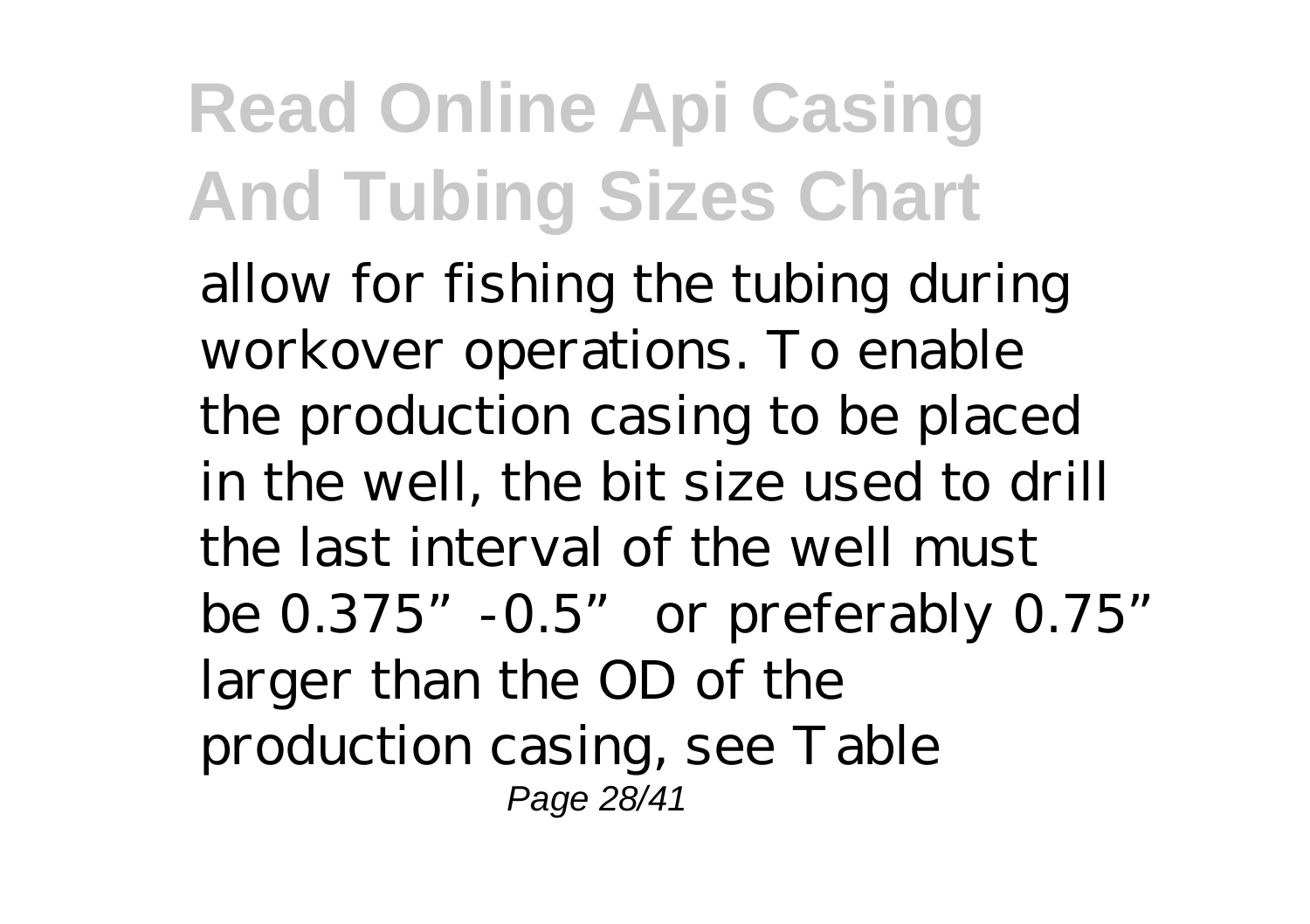CASING AND BIT SIZE SELECTION TO MATCH THE DRILLING AND ...

Tubing that is too large, however, may have an economic impact beyond the cost of the tubing Page 29/41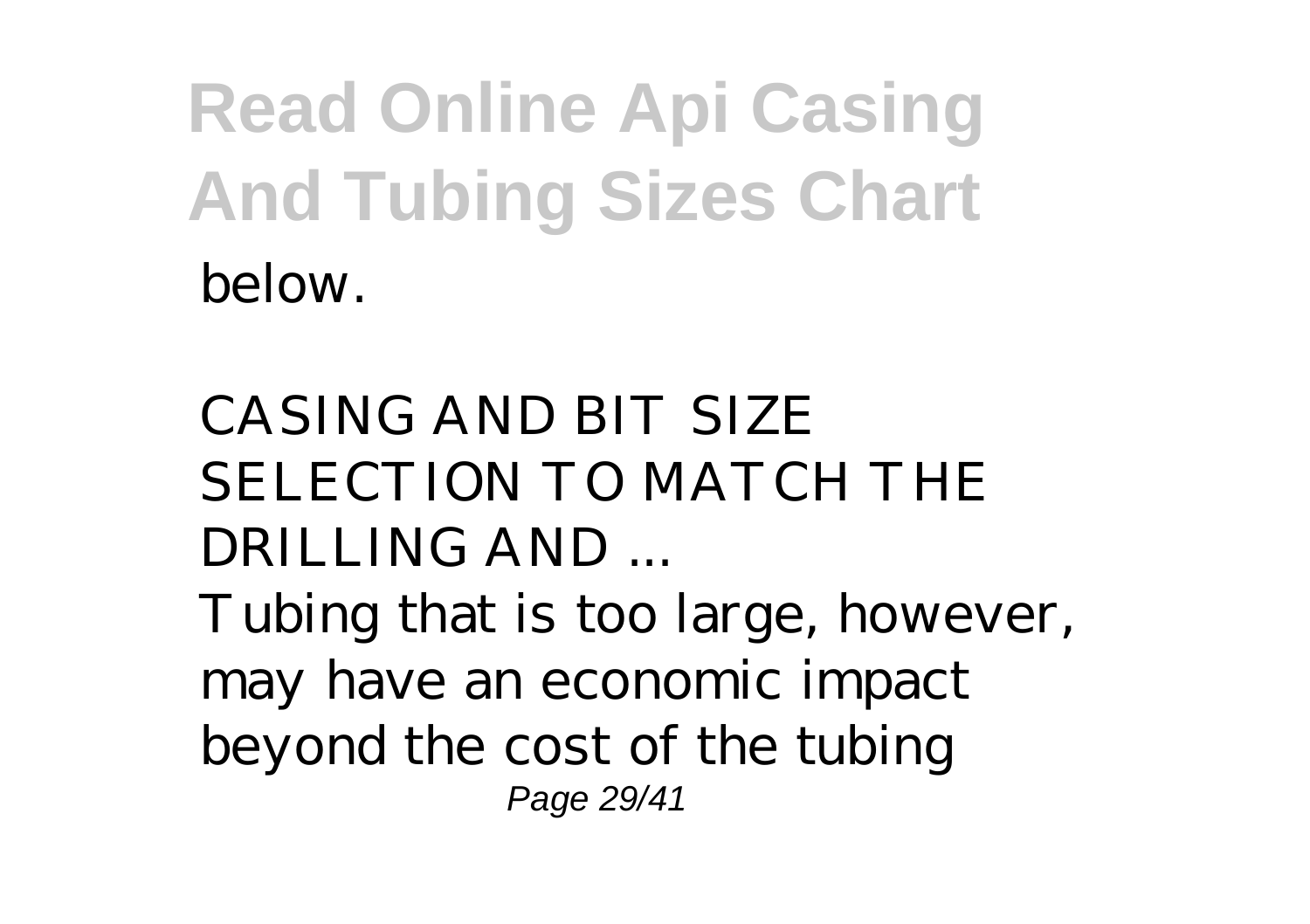string itself, because the tubing size will influence the overall casing design of the well. API Spec 5CT – Specification 5CT/ISO 11960, Specification for Casing and Tubing, Eighth Edition, Petroleum and natural gas industries-Steel pipes for use as Page 30/41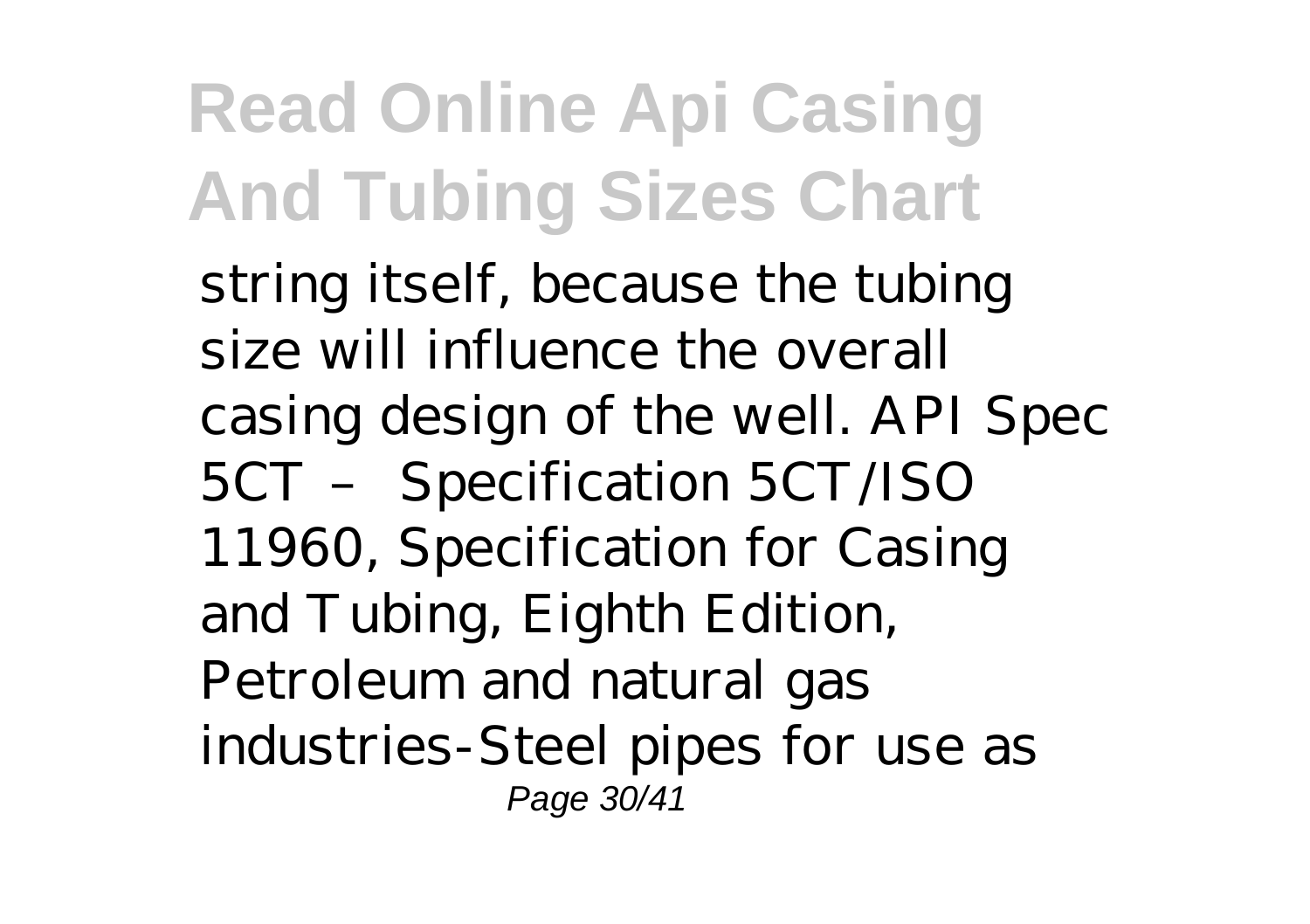**Read Online Api Casing And Tubing Sizes Chart** casing or tubing for wells.

API 5CT Casing and tubing,OCTG pipe - ltdpipeline.com Ace Metal Exim Private Limited offers the complete range of API Casing and Tubing from  $2 \frac{3}{8}$ OD to 20″" OD according to API Page 31/41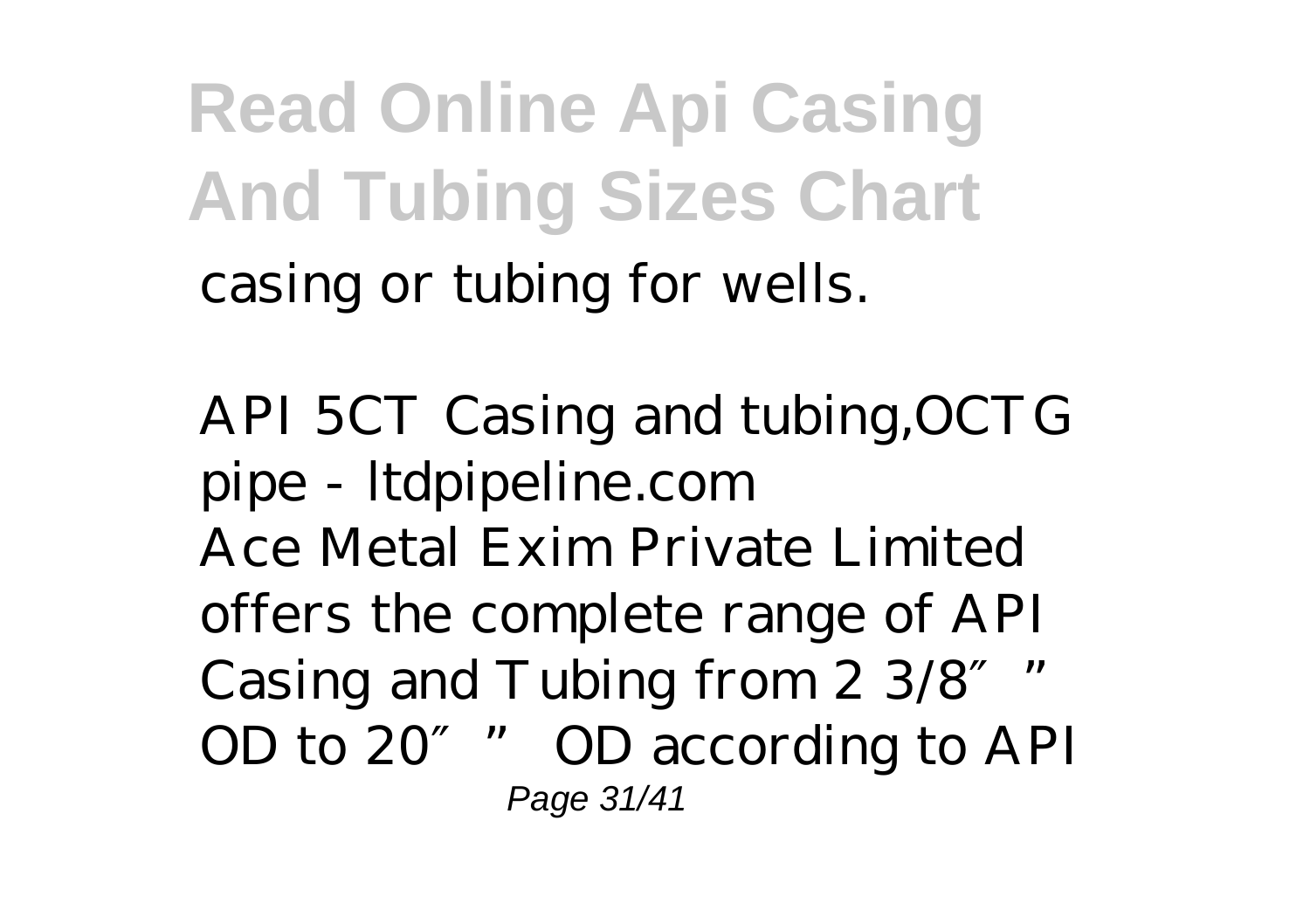Specification 5CT (Product Specification Levels PSL-1, PSL-2, PSL-3) with Premium Connections. The finest quality steel is used for processing of Casing & each step of the process is performed with the highest degree of accuracy to meet or exceed API Specifications Page 32/41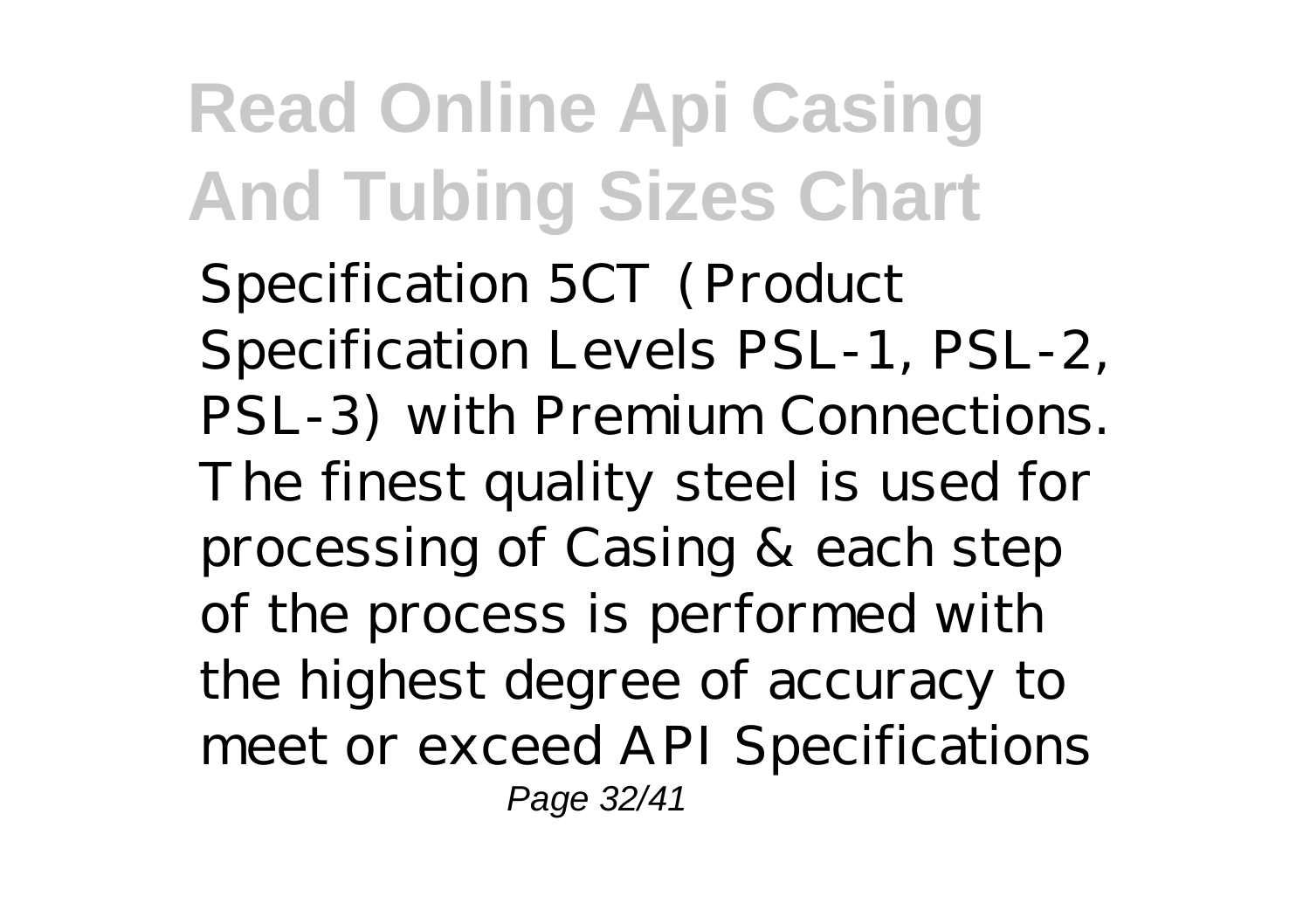#### **Read Online Api Casing And Tubing Sizes Chart** as well as the Industry Standards.

Tubing and Casing - ACE Metal The price of pipe is also different as the tubing length change, so it is necessary to make the length of the pipe clear. Here we will discuss the length of API 5CT Page 33/41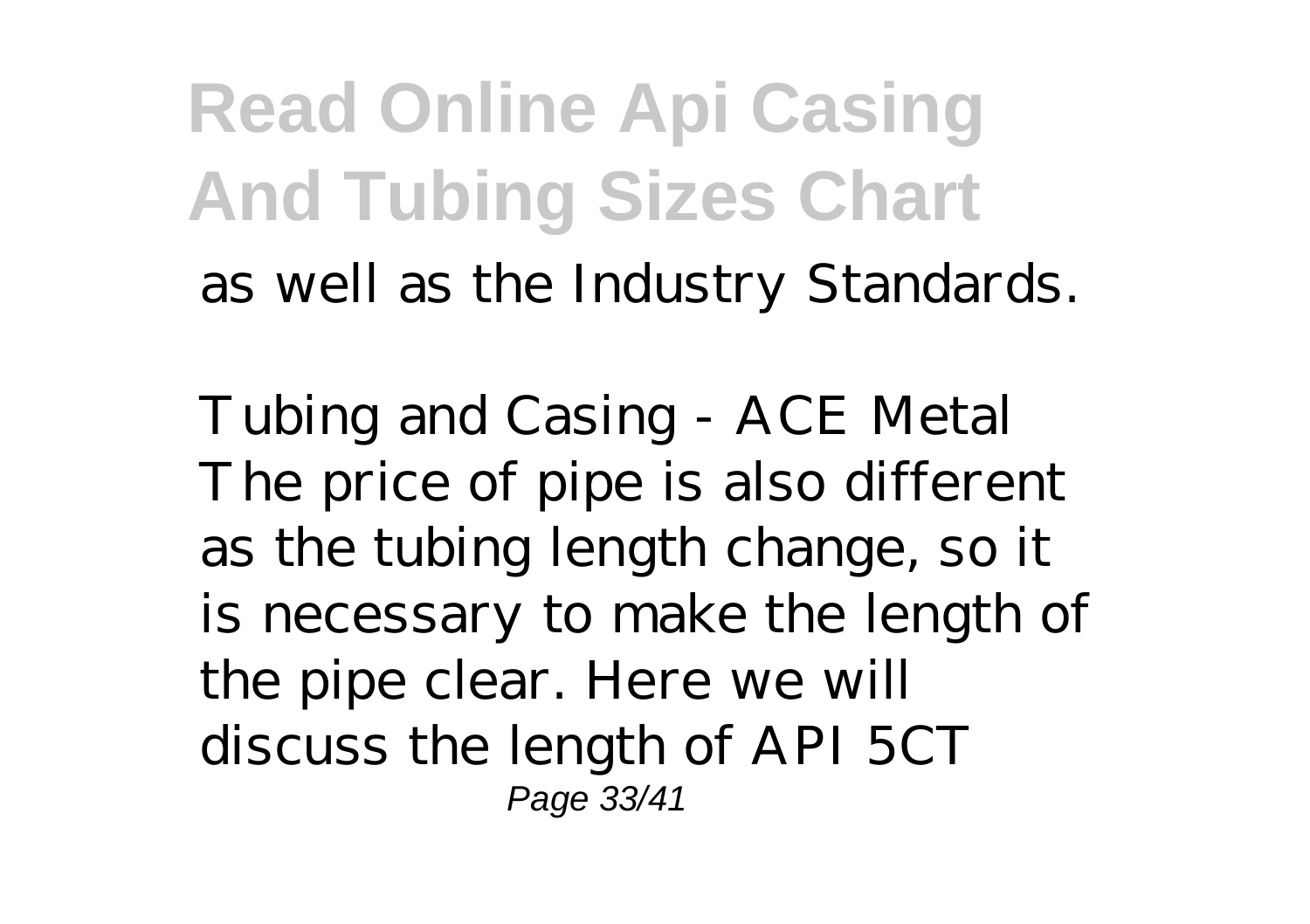casing and tubing. Piping lengths from the factory not exactly cut to length but are normally delivered as: R1=18-22 feet =5.49-6.71m

Length of API 5CT Casing and Tubing - Permanent Steel api-casing-and-tubing-sizes-chart Page 34/41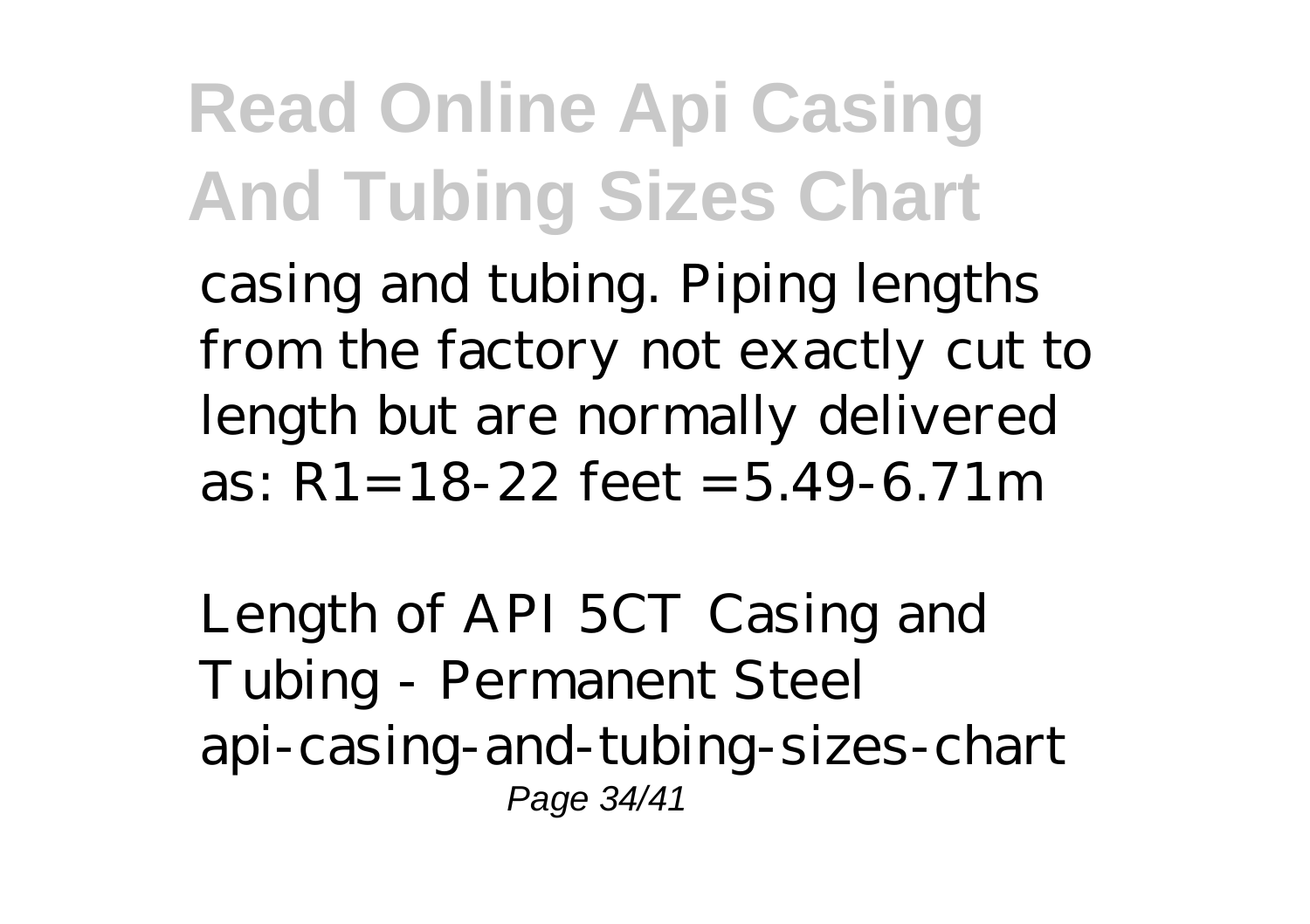1/3 Downloaded from elearning.ala.edu on October 28, 2020 by guest Download Api Casing And Tubing Sizes Chart Recognizing the habit ways to acquire this ebook api casing and tubing sizes chart is additionally useful.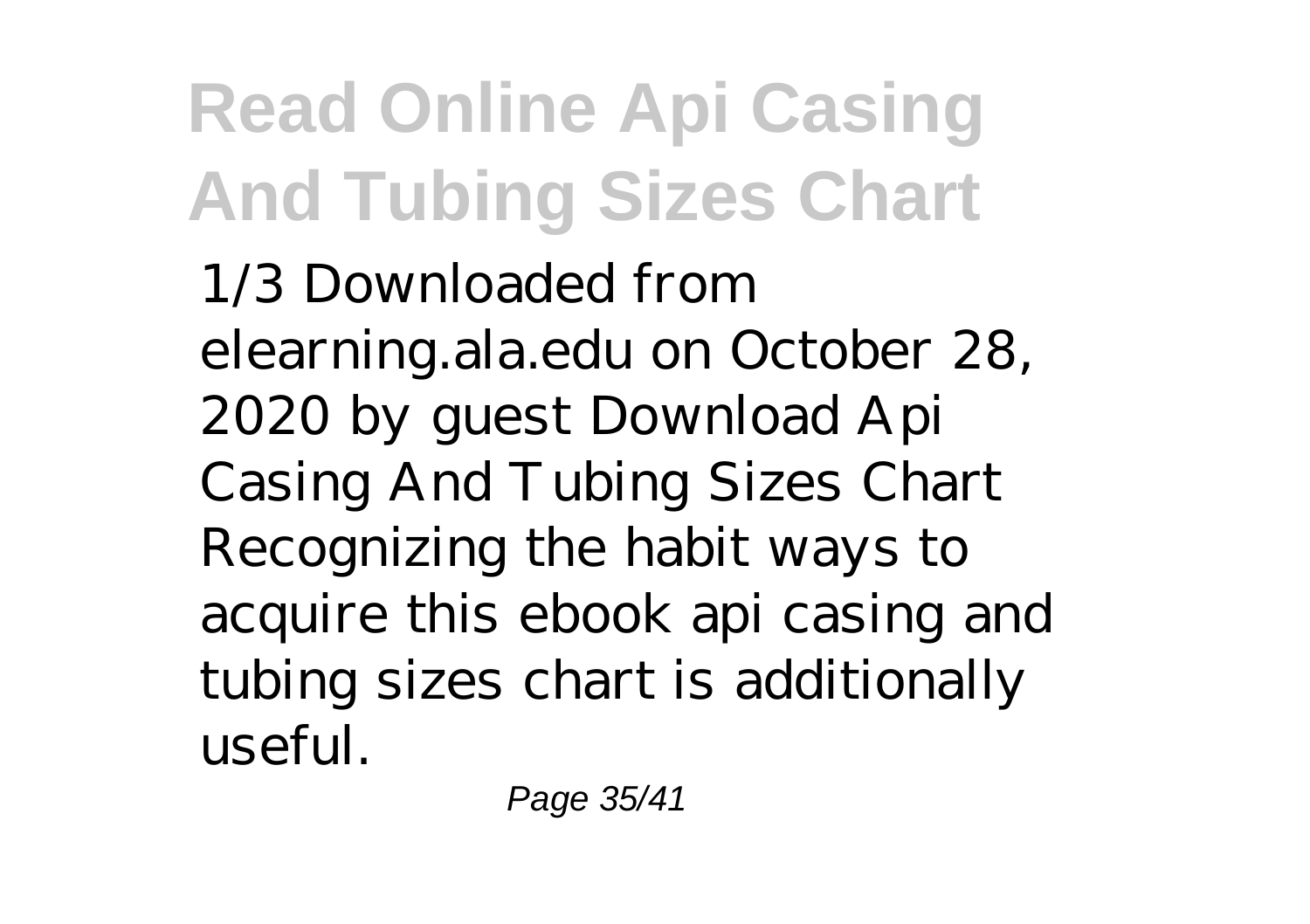Api Casing And Tubing Sizes Chart | elearning.ala Es = pitch diameter at plane of seal, in., as given in API Spec. 5B, Threading, Gauging, and Thread Inspection of Casing, Tubing, and Line Pipe Threads. Page 36/41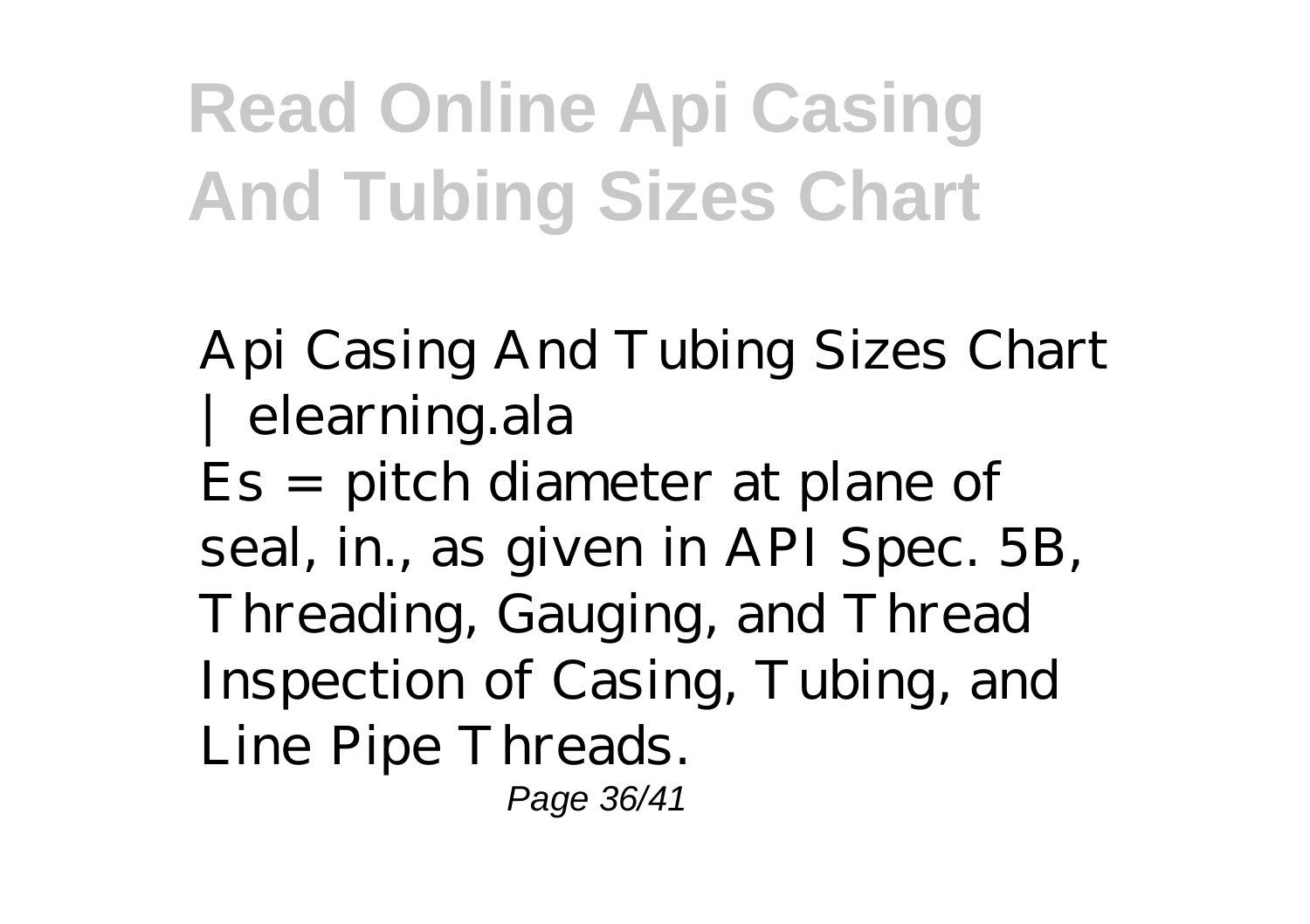Casing and tubing - PetroWiki API TR 5C3, Technical Report on Equations and Calculations for Casing, Tubing, and Line Pipe Used as Casing or Tubing; and Performance Properties Tables for Casing and Tubing. API Spec 5CT, Page 37/41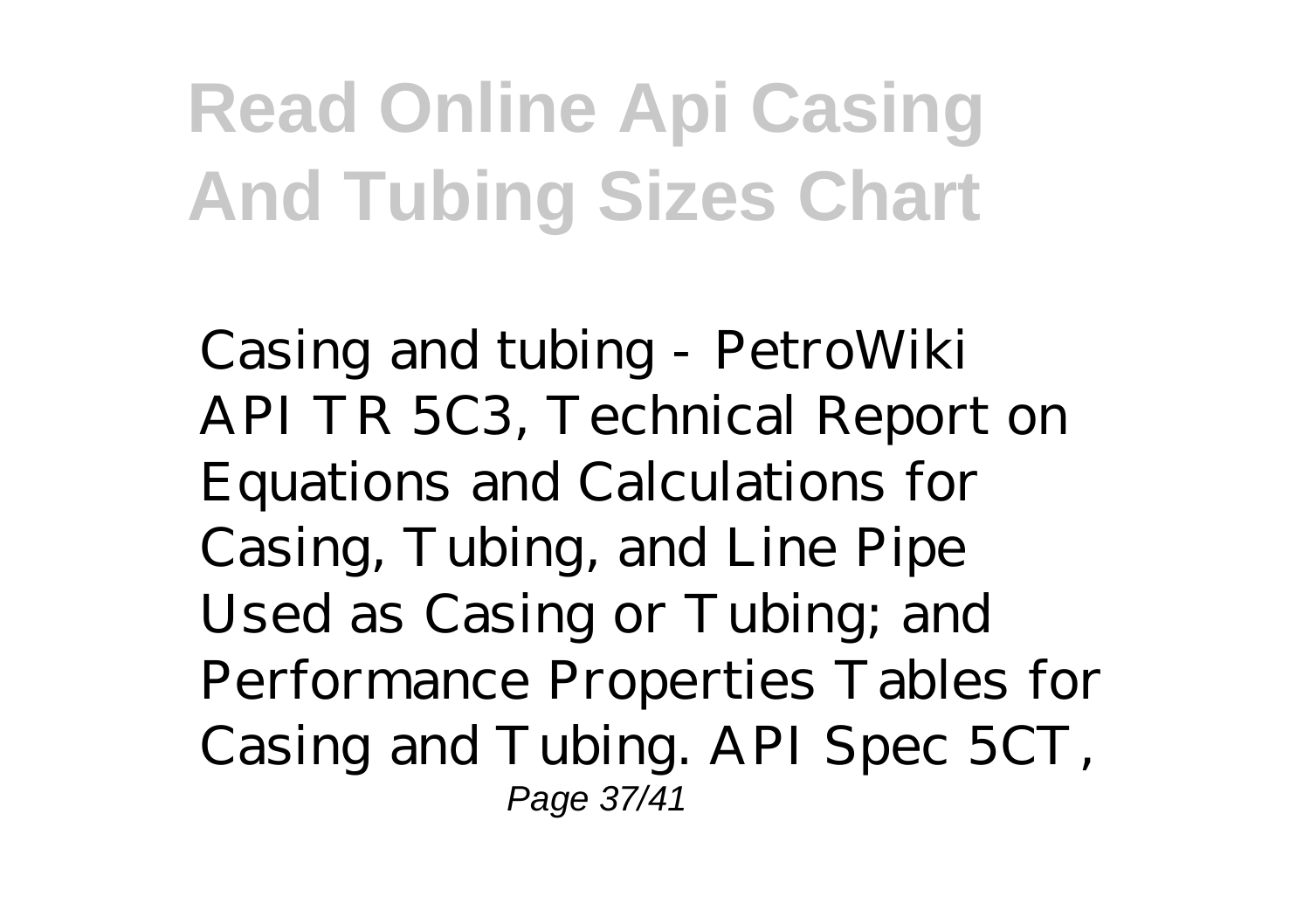Specification for Casing and Tubing. ISO 11960, Petroleum and natural gas industries - Steel pipes for use as casing or tubing for wells.

Casing Specifications - Production Technology Page 38/41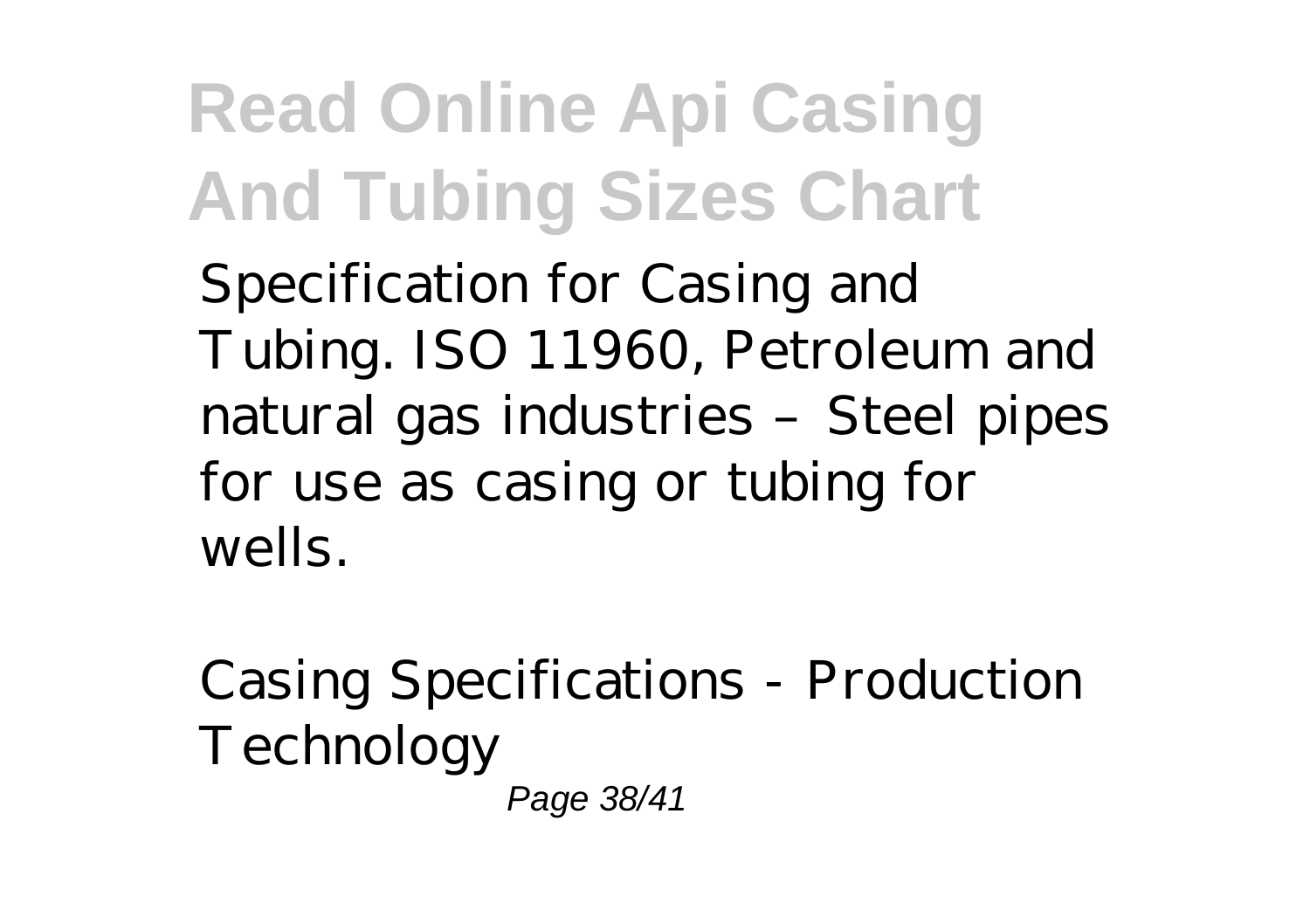casing shoe. From the outer casing shoe to total depth (TD), the external pressure profile is the pore pressure profile. Production casing collapse loads assumes zero pressure on the inside of the pipe and a final mud weight gradient on the outside of the casing. Rated Page 39/41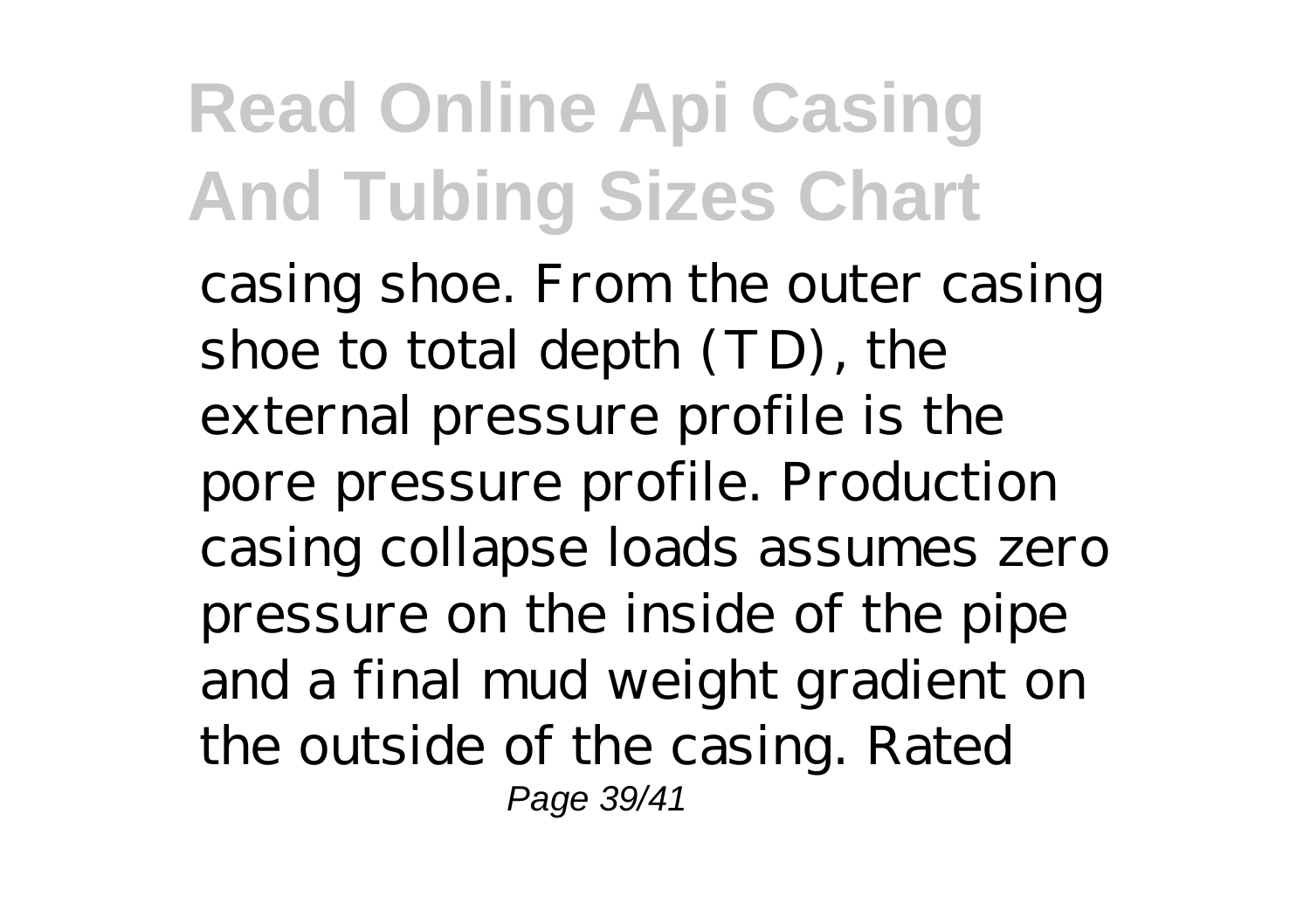internal yield pressure of casing is calculated using the Barlow Equation below:

Copyright code : 4dd3c44b831d6f Page 40/41